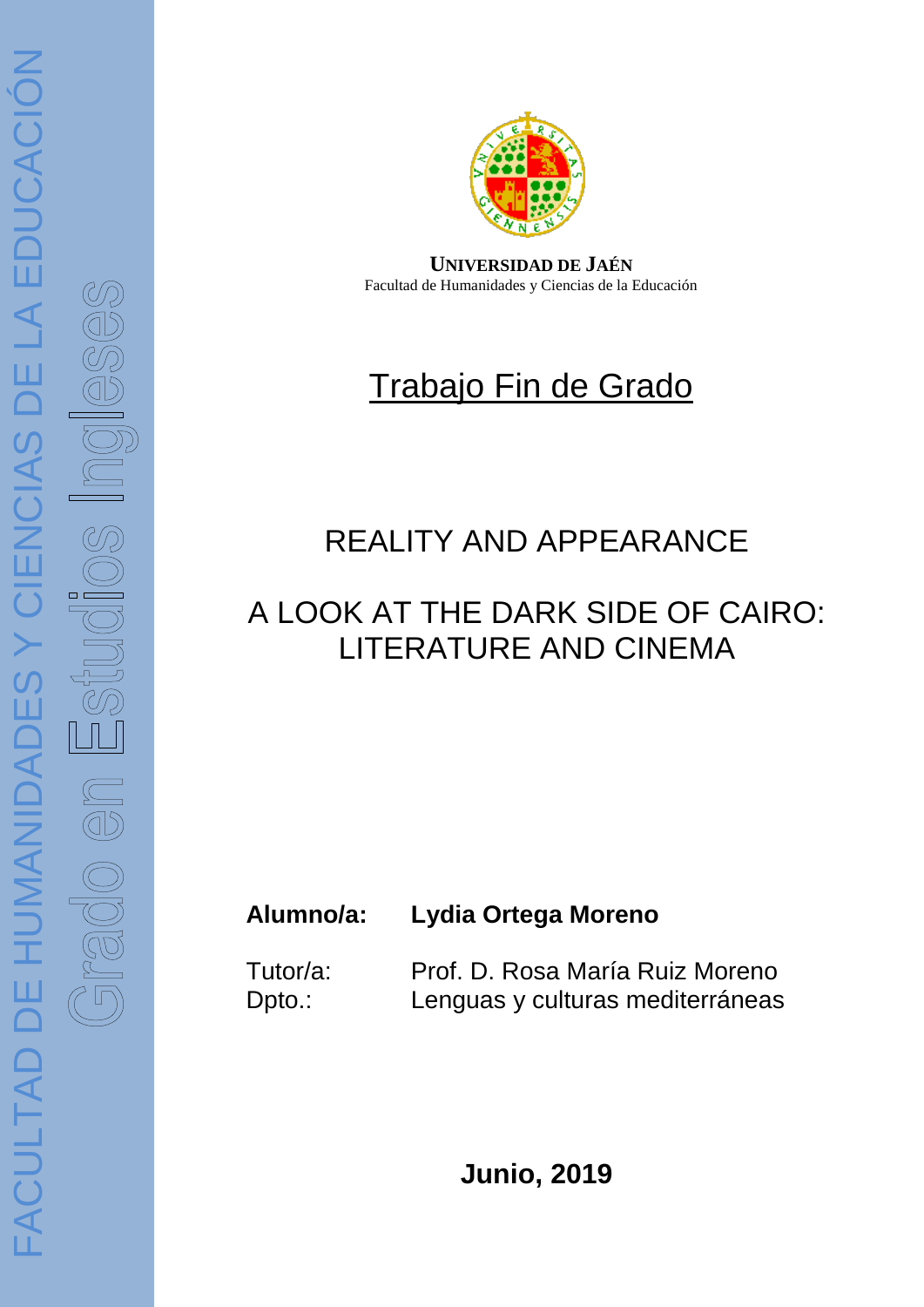### **TABLE OF CONTENTS**

| 2. |
|----|
|    |
|    |
|    |
|    |
| 3. |
|    |
|    |
|    |
| 5. |
|    |
| 6. |
| 7. |
| 8. |
| 9. |
|    |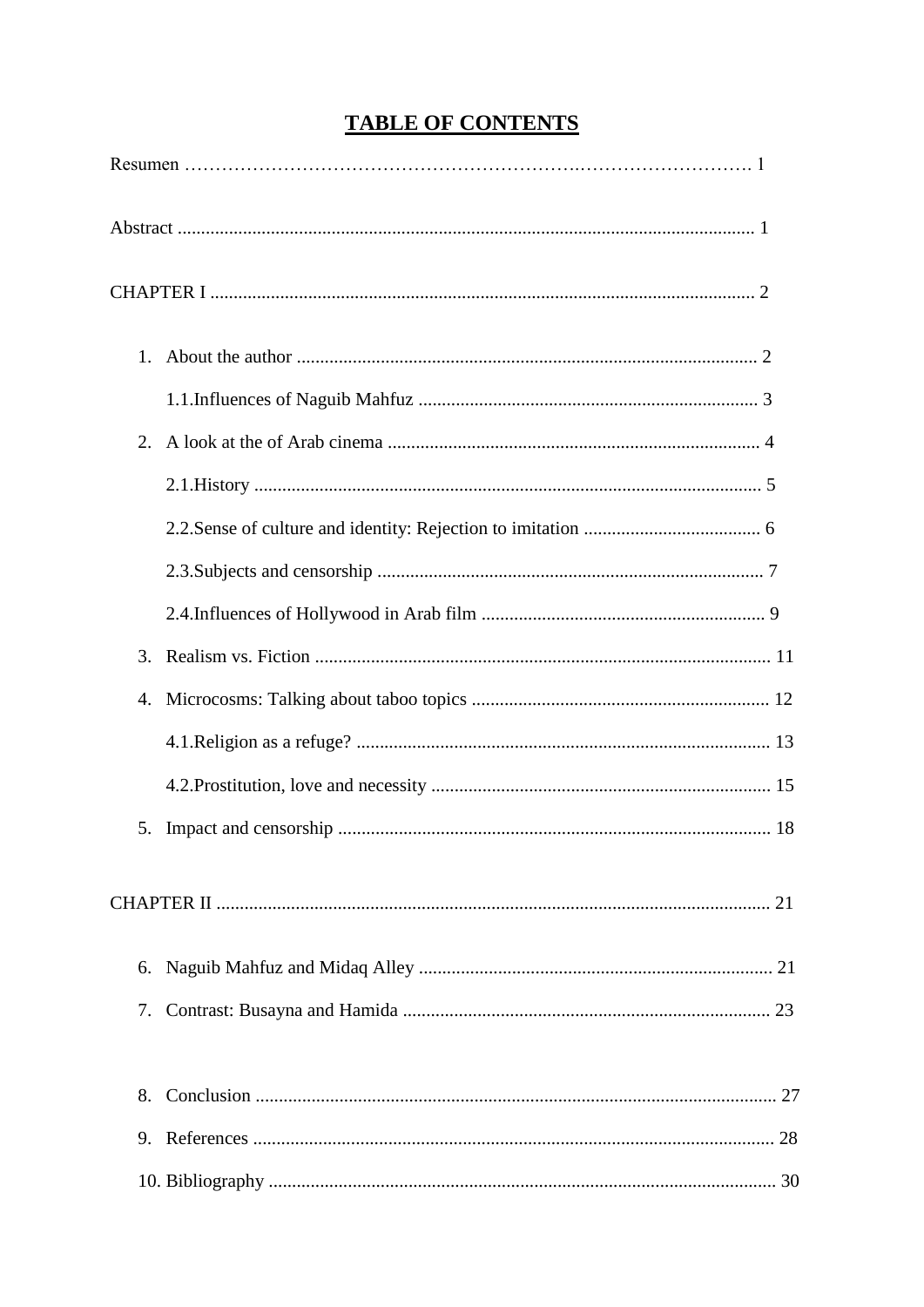**Resumen:** Este trabajo se dedicará a la literatura y el cine árabe haciendo especial hincapié en una obra concreta, *The Yacoubian Building*, y su autor Alaa al-Aswany. Se va a exponer una breve introducción a este autor y su principal influencia junto con una sección dedicada a cómo ha ido transformándose el cine árabe, siempre tomando como referencia la obra mencionada anteriormente y su adaptación cinematográfica. Además se analizarán dos aspectos fundamentales considerados temas tabúes presentes tanto en la película como en la novela y se ofrecerá una visión del impacto y la censura que trajo consigo la publicación y la adaptación. Finalmente se dedicará una sección a Naguib Mahfuz, autor con el cual Alaa al-Aswany comparte algunas similitudes las cuales serán expuestas y se realizará una comparación entre ambos sobre un tema tabú ya mencionado anteriormente.

**Palabras Clave:** Cine árabe, temas tabúes, película, novela y comparación.

**Abstract:** This paper will be devoted to Arab literature and cinema with special emphasis on a specific work, *The Yacoubian Building*, and its author Alaa al-Aswany. A brief introduction to this author and his main influence will be presented along with a section dedicated to how Arab cinema has been transformed, always taking as reference the work mentioned above and its cinematographic adaptation. In addition, two fundamental aspects considered taboo subjects both in the film and the novel will be analyzed, and a vision of the impact and censorship brought about by publication and adaptation will be offered. Finally a section will be dedicated to Naguib Mahfuz, author with whom Alaa al-Aswany shares some similarities which will be exposed, and a comparison between both will be made about a taboo subject already mentioned above.

**Key Words:** Arab cinema, taboo topics, film, novel and comparison.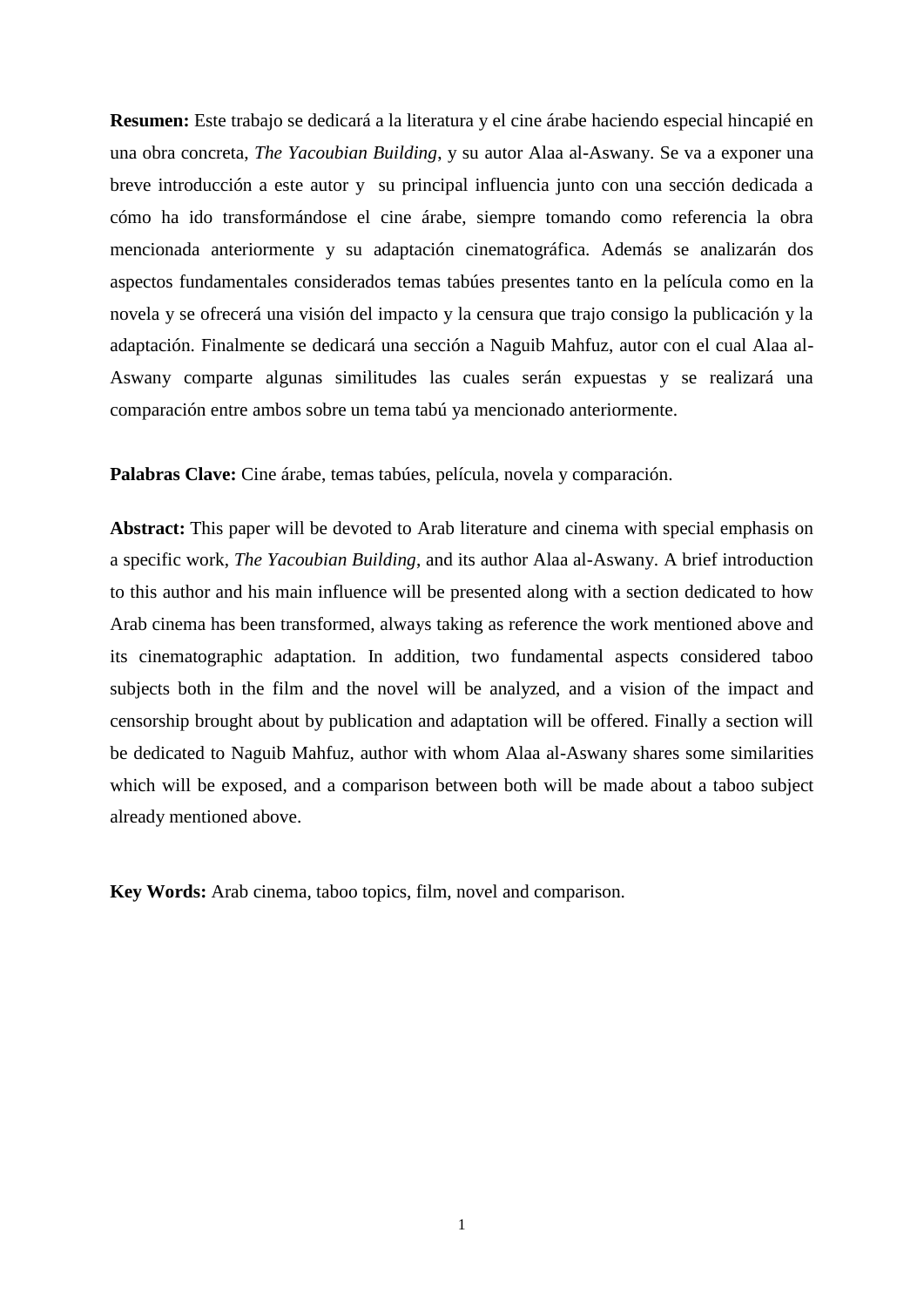#### **CHAPTER I**

If literature, reality and fiction are combined and fidelity, rawness and sincerity are added, the masterpiece of Alaa al-Aswany, *The Yacoubian Building*, is obtained. This work is going to suppose a literary revolution and shortly after, a revolution in the field of the cinema thanks to the great diversity of subjects that touches, all of them showing the hidden and dark face of the Egyptian society.

In this chapter the work of Alaa al-Aswany together with its film adaption is going to be analyzed in different parts, offering a broad vision of both the author and his positions and the main characteristics of Arab cinema.

#### **1. About the author**

Alaa al-Aswany was born in 1957, Cairo. He is a well-known Egyptian author that mainly stands out by being really immersed and worried about his own society, the Egyptian society. From the moment he started writing literature, he focuses on offering a critical and revolutionary vision of the hardest problems that surround the modern Egyptian community. Due to this, he has been suffering censorship in several of his published novels.

The most relevant feature about the author is that he is constantly fighting and talking again the injustices in the Egyptian society and always looking at the most forgotten group, the minority of the communities, just as he reflects in *The Yacoubian Building*. Interestingly enough, he has always been in favour of democracy, claiming that the imposition of a dictatorship results in the oppression of the freedom of the human beings. Alaa al-Aswany says:

This country has so much talent. We deserve to be so much better. And I am optimistic that we will be. But, you know, the biggest problem with dictatorship is that a dictator doesn't respect his own citizens. If you seize power and you know that the people can't resist you, there is no way you can respect the people. Our prime minister once said that the Egyptian people are not prepared for democracy, and they need 100 more years. (Mishra, 2008)

What is more, in an interview for El País Newspaper, he compares the democracy with an illness. He says that the illness is the lack of democracy and all the issues that it leads to, such as corruption, poverty or intolerance are like the different problems or difficulties of that illness (Antón, 2007). Alaa al-Aswany maintains this position faithfully along most of his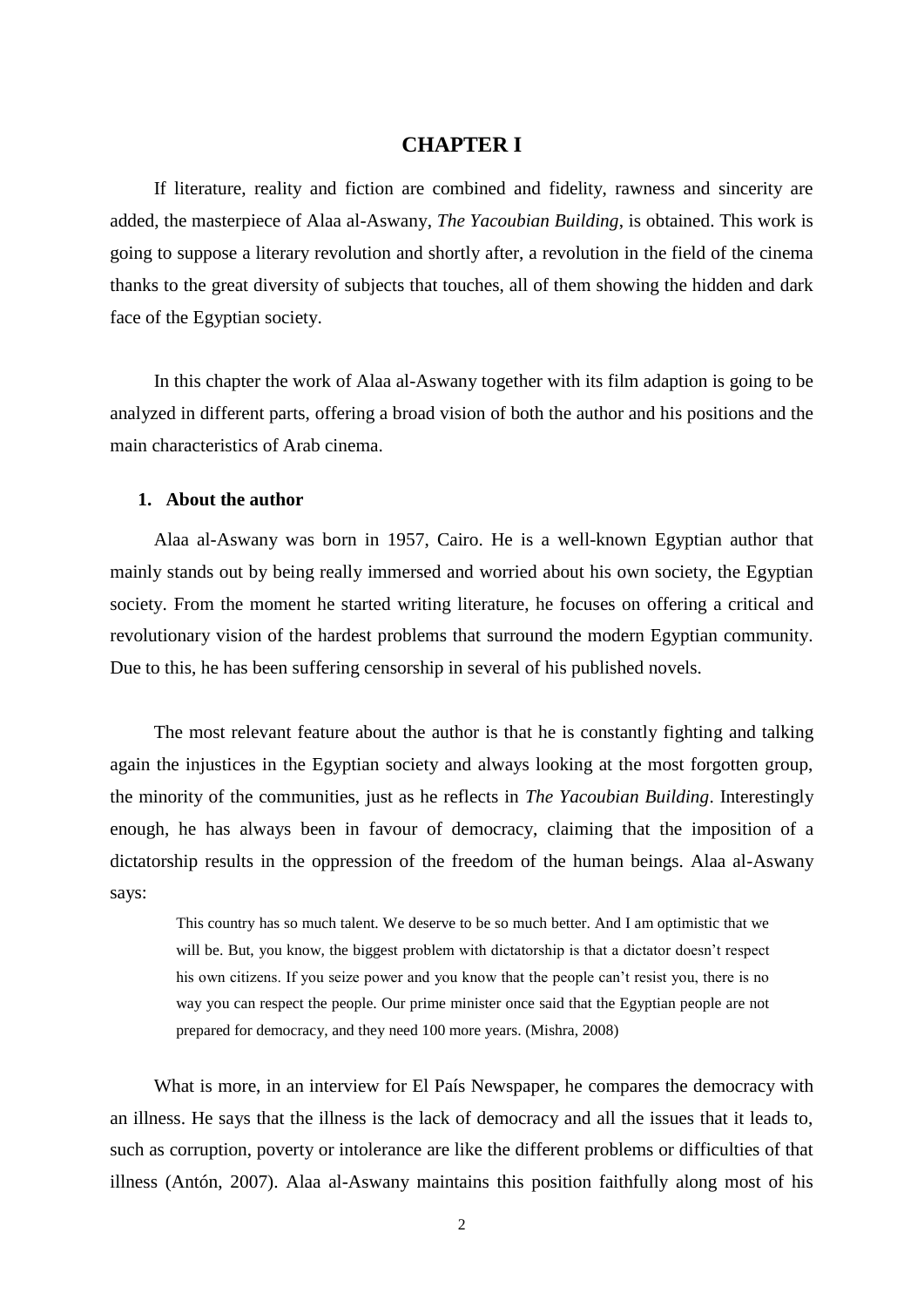novels, but mainly in *The Yacoubian Building*, where he is going to present a series of characters who for this reason, the lack of democracy, live a really bitter reality.

#### **1.1. Influences of Naguib Mahfuz**

Alaa al-Aswany is an author who follows the same direction previously taken by Naguib Mahfuz. It is inconceivable not to mention the great Arab literary, Naguib Mahfuz, when speaking of Alaa al-Aswany.

One of the main features found in Naguib Mahfuz are, on the one hand, the desire to reflect the injustices and hypocrisies of Egyptian society, and, on the other hand, the interest in politics, trying to denounce the imposition of regimes not favorable to the people. Precisely this idea is going to be a faithful reflection present in the author of *The Yacoubian Building*.

In addition, both Arab authors were against the political regime led by Hosni Mubarak, an Egyptian dictator who ruled the Arab Republic of Egypt from 1981 to 2011. This period of time, 30 years, means a time of repression, radicalism, injustice, and censorship. A time in which free elections in regards to human rights was a dreamy utopia for the majority of the people of Egypt. In fact, Naguib Mahfuz and Alaa al-Aswany have publicly and completely admitted their opposition to Hosni Mubarak in different interviews and press conferences, claiming that all the problems of Egypt are the result of the imposition of the dictatorship and the lack of full democracy. They affirm that people are only able to show their real image in front of a democracy, whereas before a dictatorship, only distorted, ambiguous and hypocritical images will be obtained (Antón, 2007).

Interestingly enough, it is inevitable to see the connection between one of the most famous and well-known works of Naguib Mahfuz, *Midaq Alley* (1947) with the work of Alaa al-Aswany, *The Yacoubian Building* (2002). Alaa al-Aswany deeply shows his admiration for the predecessor with this novel. It is not being affirmed that Alaa al-Aswany has made an imitation of acclaimed work of Mahfuz, but it is possible to capture practically the same essence in both novels. This is not surprising, since both have always affirmed publicly that their main mission is to help the Egyptian people.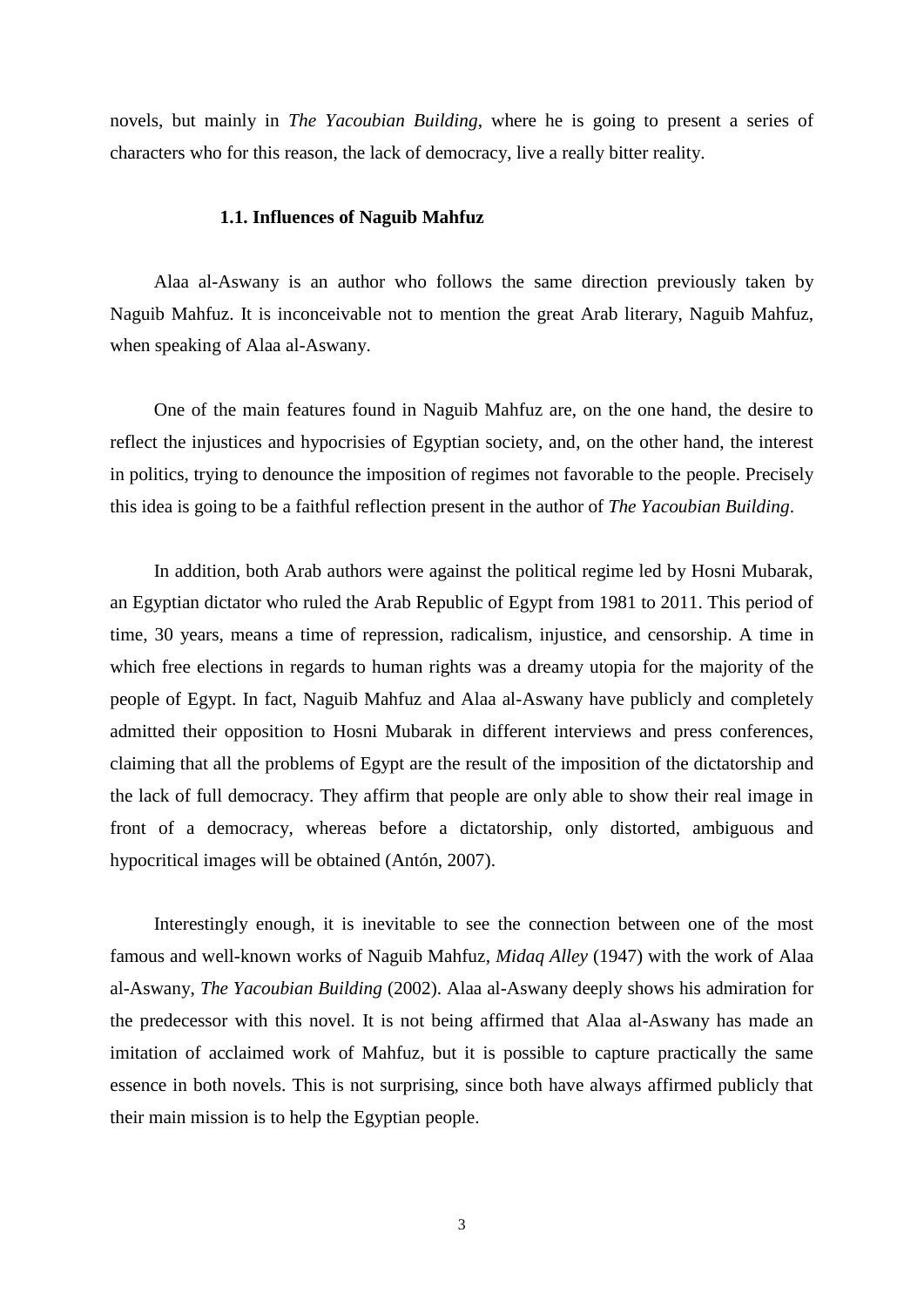Referring to the previous mention that in the novel of Al-Aswany it can be possible capture the same essence perceived in the novel of Mahfuz, it basically refers to the fact that, firstly, both novels are set in Egypt and, secondly, both authors are going to present a microcosm, a direct contemplation of the human being. The fact is that, Alaa al-Aswany presents a space where the life of different characters takes place, showing different and varied situations and themes typical of Cairo, in the same way as Naguib Mahfuz in *Midaq Alley*. From this point, it is feasible to make reference to the idea of pastiche by Ala al-Aswany. Pastiche, according to Merriam-Webster dictionary is "a literary, artistic, musical, or architectural work that imitates the style of previous work". As it has been mentioned before, there is no doubt about the originality and authenticity of the work of Al-Aswany. Only, the enormous repercussion that most of his works have had and have in a large number of countries has to be noticed. The key aspect is that applying the idea of this concept, the idea of pastiche, to the work of Al-Aswany, it could be clearly observed that Naguib Mahfuz for Al-Aswany is a great reference.

#### **2. A look at the world of Arab Cinema**

Including in different cultures new techniques, processes, products, customs or even means of entertainment and fun, as is the case of cinema, is not always an easy task, but rather an arduous and complicated process since there will always be people that agrees to include innovations and others, perhaps more conservative and traditional, who strongly refuses. These two perspectives are going to be found when talking about Arab cinema.

Besides, Arab cinema is going to be characterized by a very strong sense of culture and identity. These two notions will mark the character of the cinema in the Egyptian society.

Overall, this point is going to develop some of the most outstanding features of the Arab cinema but centered on the creation of films in Egypt since the novel *The Yacoubian Building* (2002) and the film (2006) are set in Egypt, in Cairo.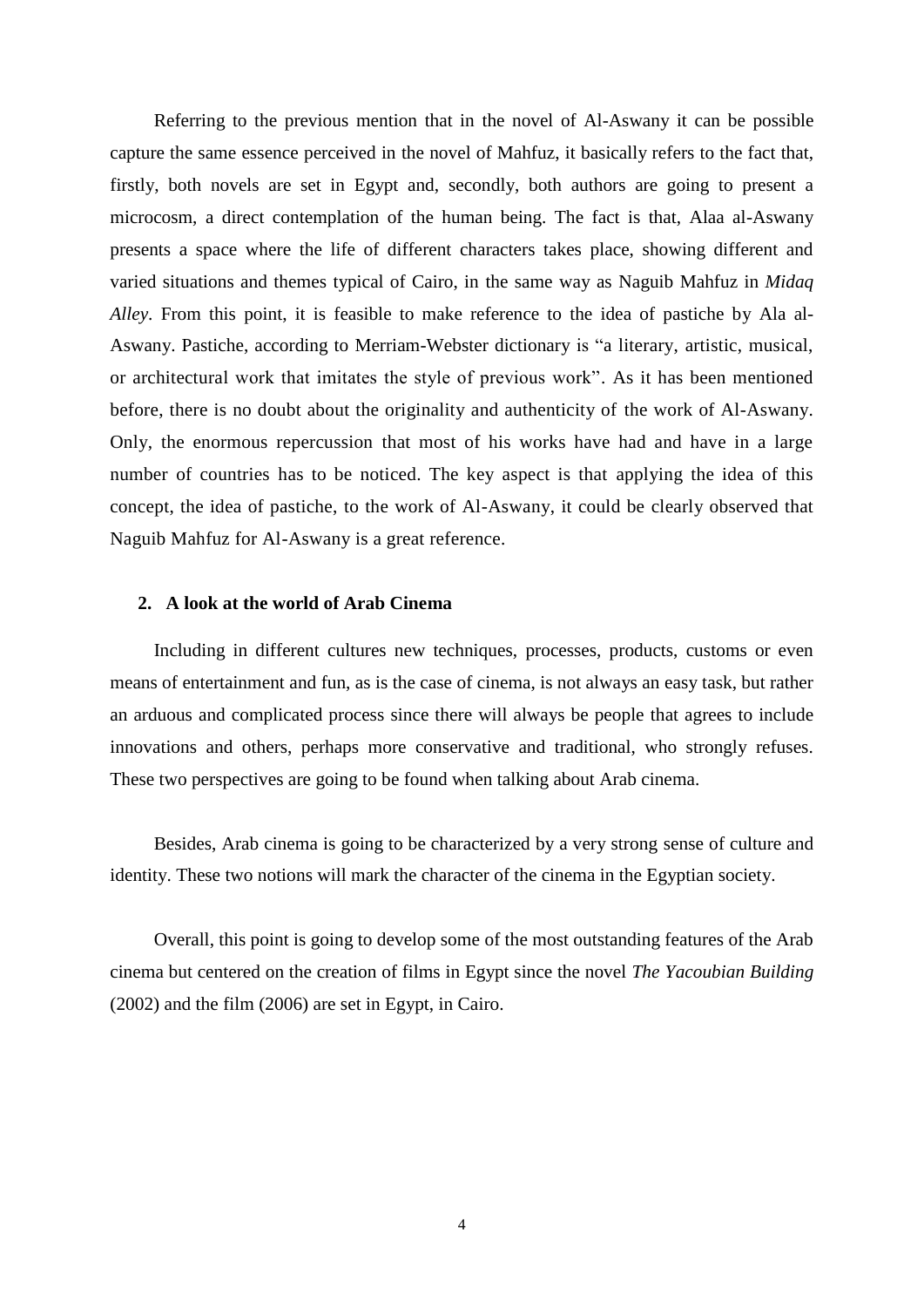#### **2.1. History**

"The film medium was invented in the West at the end of the nineteenth century" (Shafik, 2007: 9). After this, paying attention to the story of the Arab cinema, in the year 1896, the first film screenings took place in Egypt. These projections were carried out by the Lumière brothers shortly after the first screening in Paris (Le Festival de Cannes, 2011).

Progressively, different rooms and spaces destined to the projection of films or short films were introduced. Furthermore, by the end of the year 1908 five cinemas were constructing in Cairo:

The foundation of the Egyptian film industry was laid in 1934/35 when the Misr Bank, under the management of Talaat Harb, established the Studio Misr. The following decade witnessed the rapid development of the film industry. By 1948 six further studios had been built and a total of 345 full-length features produced.33 In the years after World War II, cinema was the most profitable industrial sector after the textile industry.34 Between 1945 and 1952 Egyptian production reached an average of 48 films per year, a number comparable to today's production. (Shafik, 2007: 12)

Furthermore, Viola Shafik (2007) presents some of the most important reasons why Egypt was very successful with the creation of the film industry. On the one hand, she emphasizes that Egypt has always enjoyed a society that accepts a great cultural diversity whose own residents, the Egyptians, played a fundamental role. On the other hand, Egypt was feeling a great attraction for the film industry so it began to combine cinema with well-known musical theaters. From here, a large mass of interested people in that fact started to invest in the film industry and later on, Talaat Harb had the idea of wanting to develop a national film industry but independent. Eventually, by the end of the year 1934 Talaat Harb had built the Misr Studio which "produced 57 films between 1936 and 1956, and 125 films between 1936 and 1960" (Le Festival de Cannes, 2011).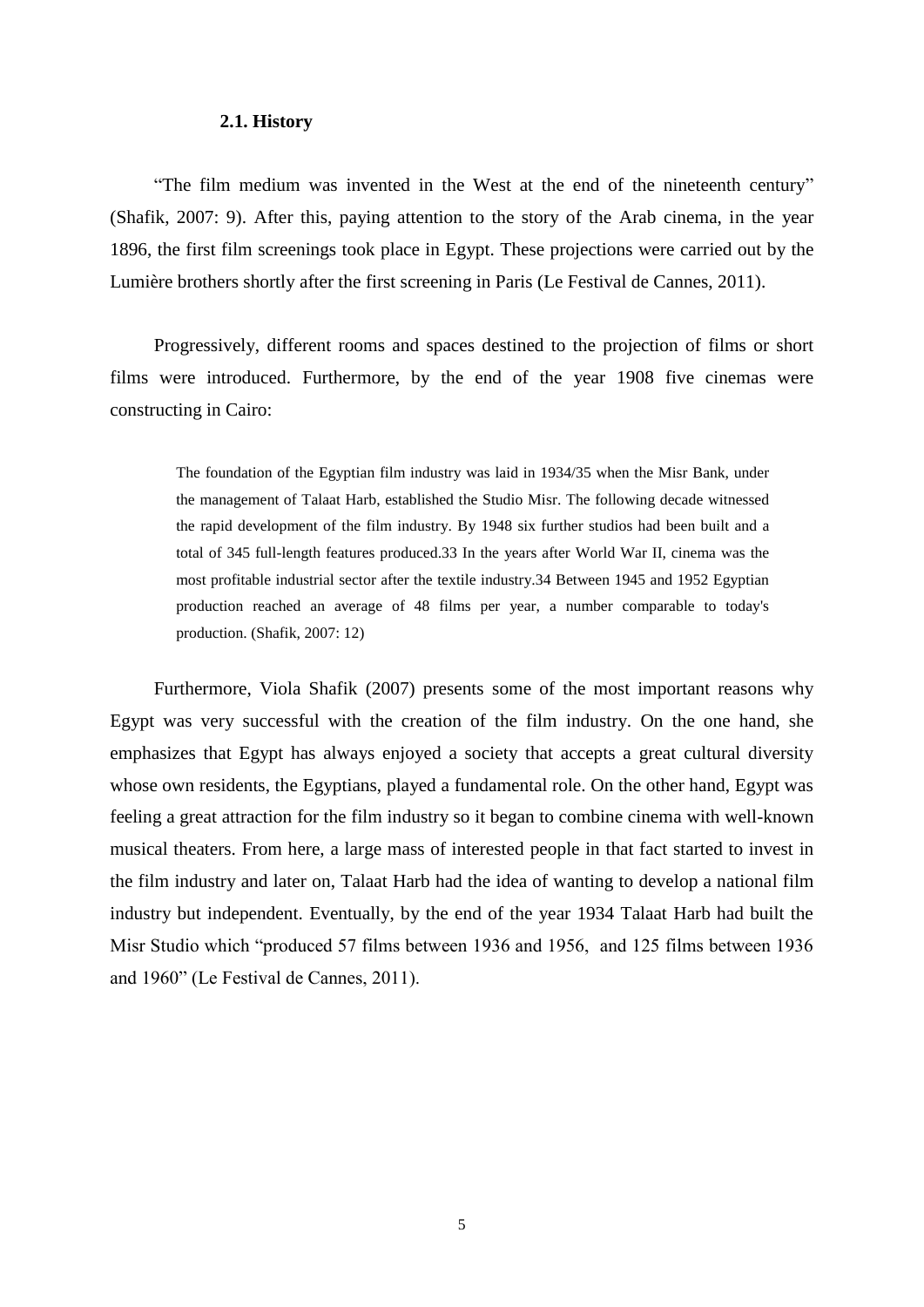#### **2.2. Sense of culture and identity: Rejection to imitation**

Before starting address this issue, it would be quite relevant to mention that "film as a medium was invented in the West" (Shafik, 2007: 4). Due to the fact that it was created in the West, there is going to be an idea in the Arab countries where they started to produce films that they were not original or creative at all since the cinema was created in another geographical space. This fact caused many ups and downs in the Arab film industry. In fact, as Viola Shafik (2007) affirms: "Because its existence is based on a Western technique, Arab cinema is frequently criticized as evidence of Westernization and acculturation" (p. 4).

The establishment of cinema in Arab countries, or in this case, in Egypt, brought with it criticism from different places, especially from European countries. These criticisms made reference to Egypt was following European ideas. "The Arab market was flooded by European products, important areas of the economy were dominated by foreign investors, and native entrepreneurs were hardly able to survive" (Shafik, 2007: 9).

Basically, this criticism is due to the period of colonization that the Arab countries were suffering from different countries such as France, Great Britain and even Italy.

The Arab world, on the other hand, has been struggling with the dilemma of being able to represent its own cultural identity due to a long era of colonisation followed by an era of formal restriction on freedom of expression and creativity under state censorship. […] At the end of the nineteenth century, with the invention of the cinema in the West, almost all Arab countries were either under direct Western (mainly British, French and Italian) occupation or under a mandate system. Colonisation, nonetheless, helped in transferring the new invention to the Arab world, and especially to Egypt. (Mansour, 2012: 3)

Being the Arab world under the European colonial dependence, many of the films made in these countries were of their possession. As a consequence the Arab films did not represent their own cultural identity. However, Egypt was the only country that was really able to create a national film industry during this period that little by little was opening gap among the most competent industries in Europe. As well Shafik (2007 claims, "With the exception of Egypt, Arab nations had almost no opportunity to represent themselves or their culture by means of cinema until national independence" (p.18).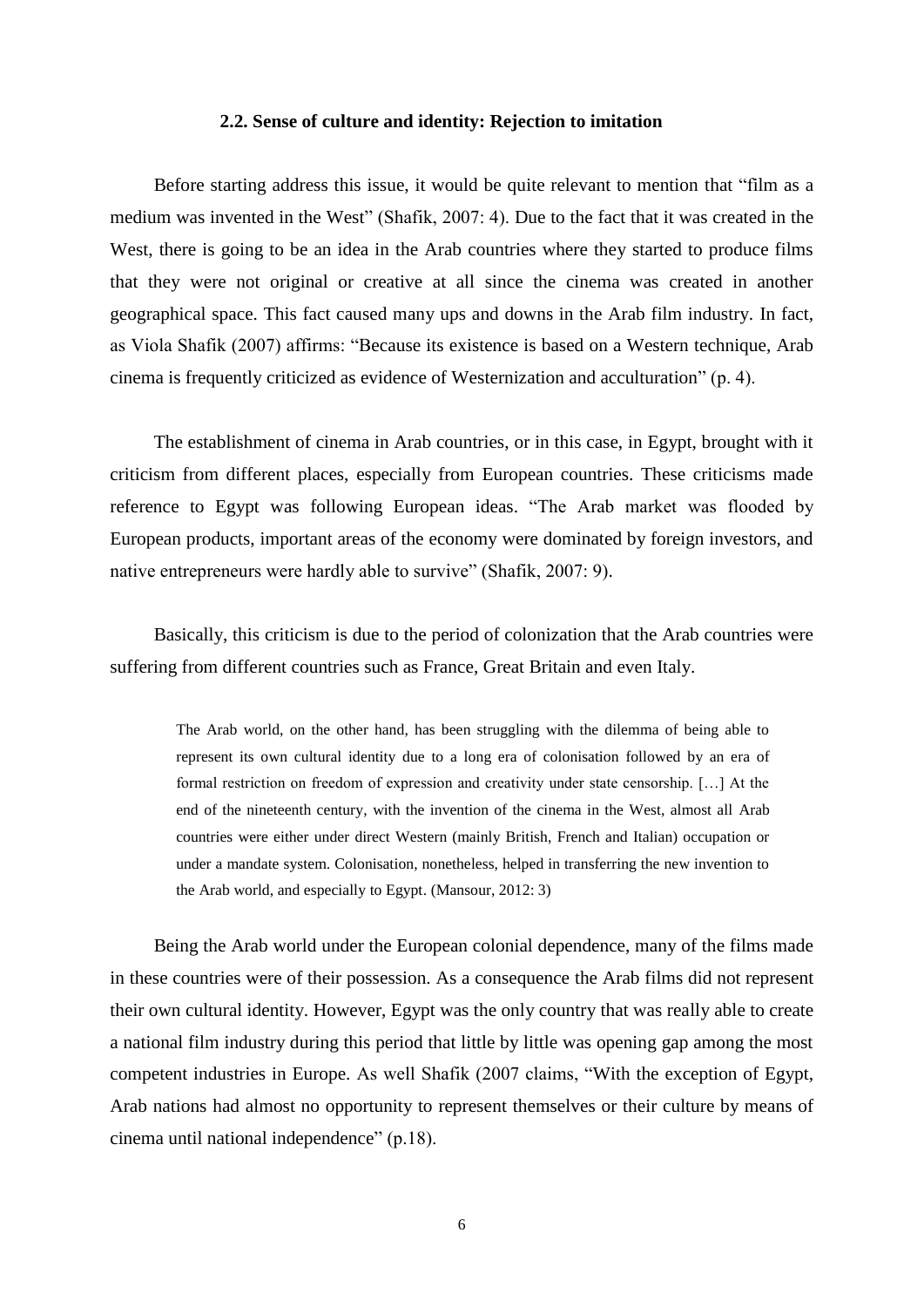It will be in 1922 when Egypt gets the dependence, and, from this moment the situation changed completely. There was a constant and intensive struggle to try to put an end to European legal rights in the economic field, the Arabic language was introduced as mandatory in different educational institutions and, finally the employment rate for Egyptians native increased considerably. In addition to this, it should be noted that Egypt experienced a massive arrival of immigrants since in the rest of the Arab countries, such as Syria, unfortunately, both social and political restrictions continued to exist.

#### **2.3. Subjects and censorship**

These days, the world has a wide variety of film genres, from adventures and animation for the youngest, including science fiction, comedy, drama and thriller, to genres designed for a more adult audience. In addition, any current theme is used to create a film adaptation. Choosing a film on any subject is a simple, quick, easy and legal action in the current century, but, it could be said the same if looking at the past? This is exactly where the notion of censorship will appear all over the place. Not only is there talk about censorship in literature with different novels, plays or poetry, but also in cinema. It could be said that the cinema has been suffering a more drastic censorship due to the simple fact that a film is more explicit and visual.

As Dina Mansour (2012) emphasizes, the development of the Arab film industry will imply a growth in censorship, especially at the beginning of the 20th century. The fact is that censorship will not be imposed only to protect specific norms or notions of morals and religion, but will also be imposed to try to control the propagation of political ideas whose purpose is to criticize foreigners or provoke the emergence of movements that be positioned against the colonizers.

Going deep a little more in the notion of censorship, it can be said that the use of certain subjects to make films have been suffering censorship for years. However, there are some themes which have suffered much more from this examination as well as especially the wellknown topics such as sex and homosexuality.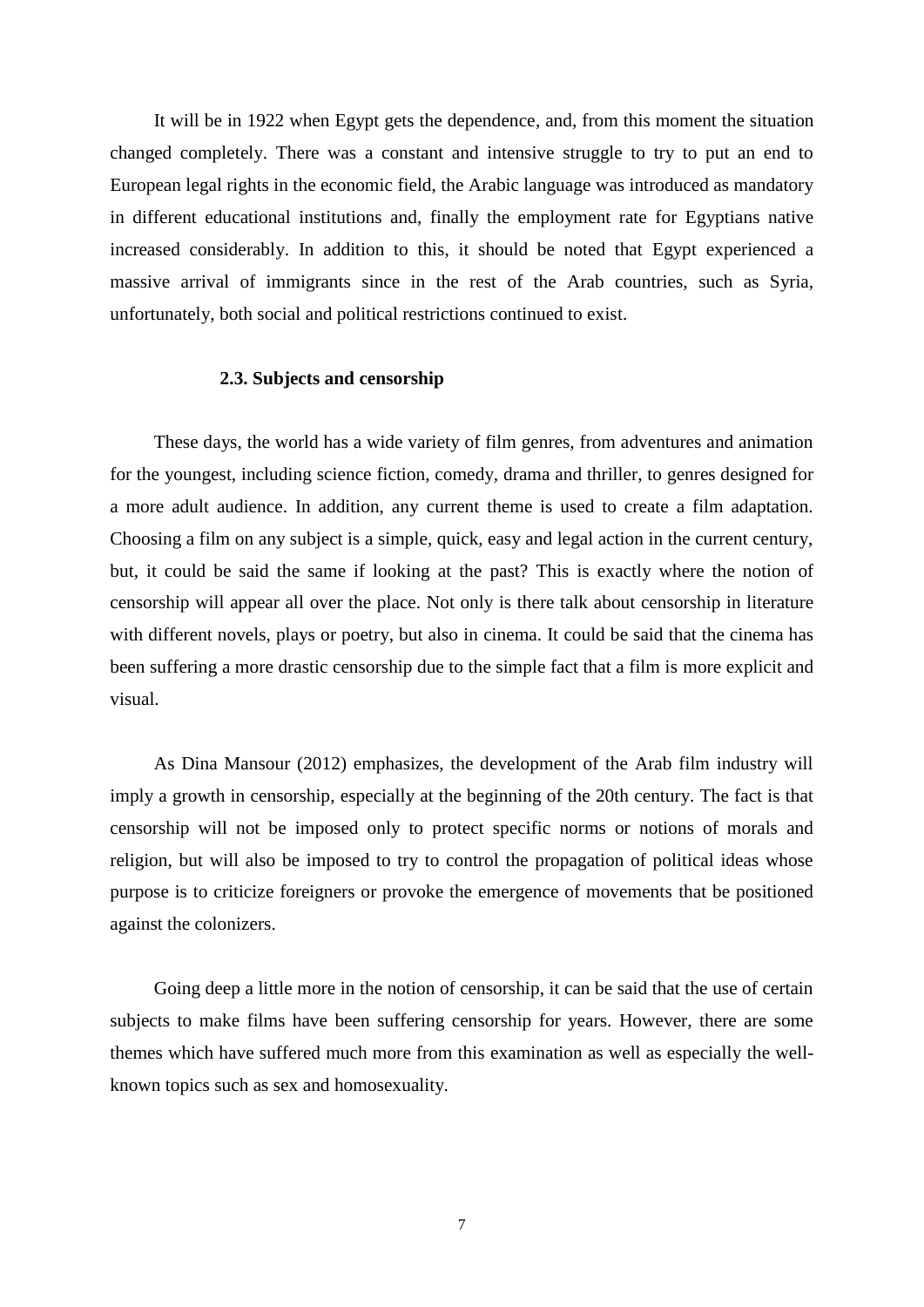It is only recently that Arab film and literature have started to approach the subject of sex with unflinching openness. Following that lead, The Yacoubian Building is filled with sexual harassment, promiscuity, homosexuality, and even pedophilia, all described in graphic detail. It is also only as of late that authors and filmmakers have begun to examine the omnipotent presence of religion in their society. (Asfour, 2007)

*The Yacoubian Building,* as Mansour (2012: 1) argues in his article *Egyptian film censorship: safeguarding society, upholding taboos*:

The Yacoubian Building […] and Cairo Exit (Al-Khoroug, 2009) are examples of films that touch upon what are considered to be culturally sensitive topics and taboos, which are said to "harm public morality" and "misrepresent the tradition and culture of Arab societies.

Taking account the above quotation, the reader will find himself in front of a novel where topics considered taboos for Egyptian society will be developed in an explicit way.

Censorship is nothing more than an imposed prohibition. Because of this, censorship will always be connected to the creation of taboos in any community because it will prohibit reflecting society in a reliable way. Reflecting a problem both in the cultural sphere and in the social sphere where censorship is an obstacle results in a lack of creativity in the creation of different films or short films and, therefore, harms the industry in general (Mansour, 2012: 2).

It is here that both the film and the book by Alaa al-Aswany, *The Yacoubian Building*, are going to imply a gap or a change in what concerns the notion of censorship. As Ingrid Wassman (2008) points out, literature and, consequently, cinema, should be used as a form of dissemination to try to inform. And, concretely, this is in what Alaa al-Aswany is really going to be outlined. He will be able to present a novel exposing taboo subjects of the Egyptian society openly.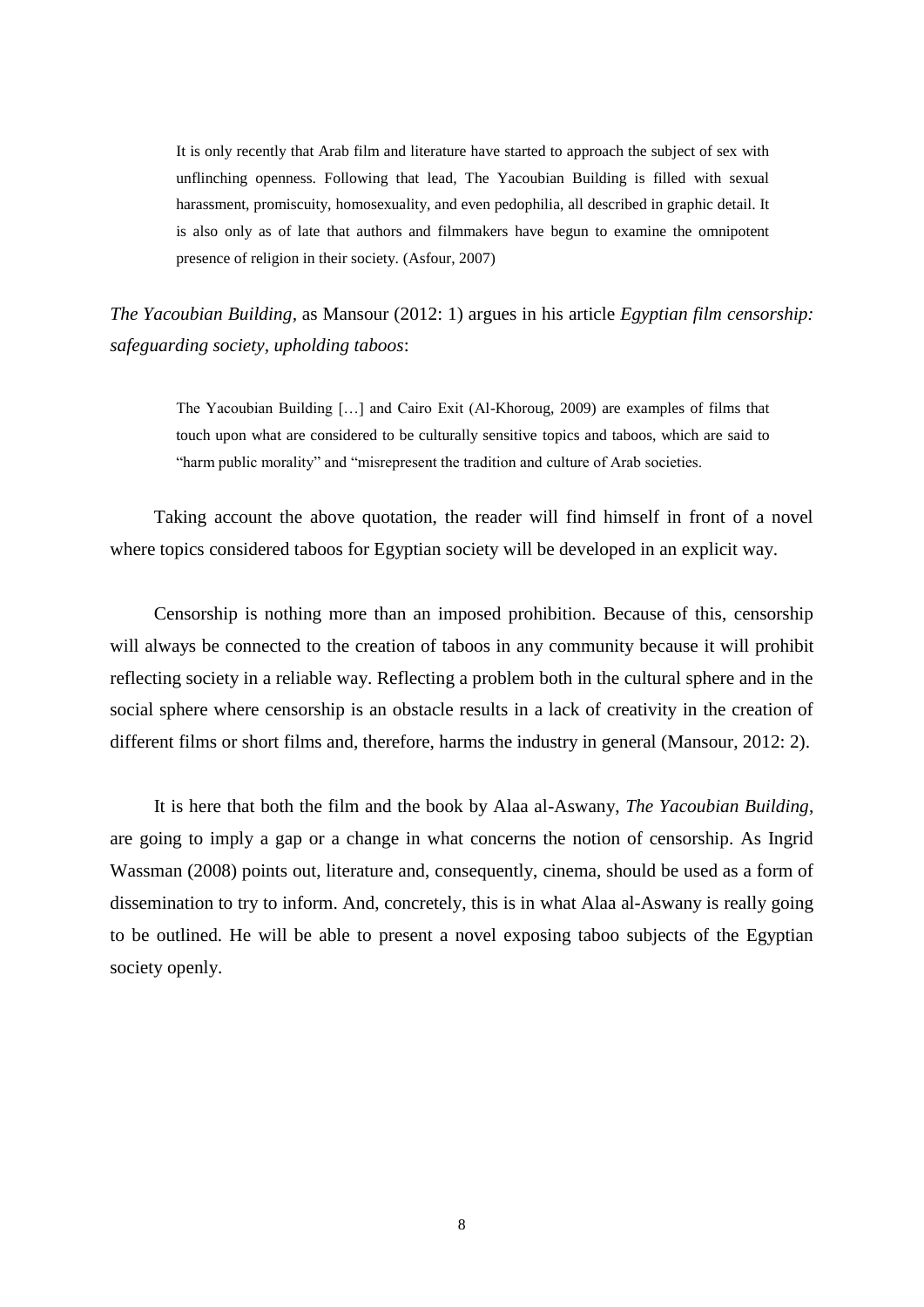#### **2.4. Influences of Hollywood in Arab film**

Although, as it was mentioned before, Arab cinema stands out in its early beginnings for the constant search for originality and creativity, together with the total and complete negation of imitating, it cannot be denied the fact that American cinema will have a great influence in Arab film world. This is due to the fact that the perspective of the Arab countries changed completely. These countries looked to their neighbors with eagerness of modernization and therefore, the so-called "globalization" concept. As Abouelhassan (2009) affirms: "In their pursuit of modernization and creating a sense of national identity for Egyptians, the revolutionary elite preferred Hollywood model to any other cinematic production for more than one reason" (p.11).

One of the reasons why Egypt was trying to enter this modernization process was to try to solve some of the social and economic problems they were facing. In order to supplement this idea, Abouelhassan (2009) points out that "the desire for modernization was the reason behind the adoption of others' cultures. It is modernity that usually functions as the moving force for the work of "globalization" (p. 1). Another reason that helped to create this desire for modernization on the part of Egypt was the good relationship that existed between Egypt and the United States for both economic and military reasons. This reason is not going to be gone in depth because this is not really the main aim of this paper, but it is important enough to continue giving key aspects of why Arab cinema, specifically Egypt, went from wanting an original cinema to imitate and follow many of the features presented in American movies.

The term modernity implies change together with the idea of renovation of the traditional. That is exactly what the author Alaa al-Aswany is going to present to the audience. Considering both the film and the novel, *The Yacoubian Building*, it could be mentioned that are "constructed as a series of vignettes about characters whose fates will soon converge, a stylistic device highly popular in today's Hollywood" (Asfour, 2007). The previous quotation transmits the idea that Alaa al-Aswany breaks with the conventional schemes shown in most Arab literary works, offering a new perspective to the different situations in Egypt, a real and faithful perspective putting aside obscure ambiguities. This is the same as the film represents since it stays faithful to the book at all times.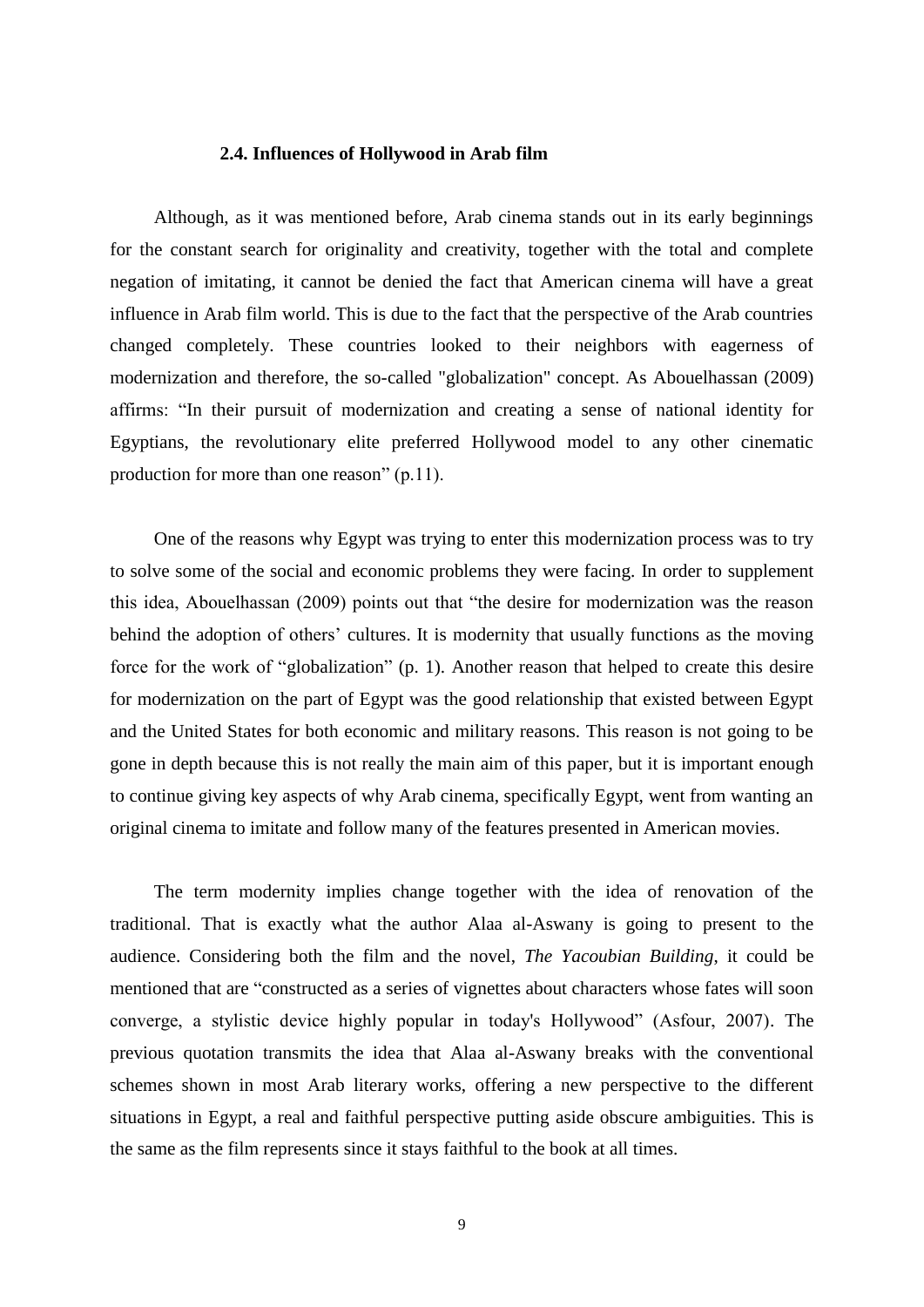Now, it is time to mention some of the most important characteristics found in the film, *The Yacoubian Building*, directed by Marwan Hamed.

One of these characteristics is the taste for realism. Hollywood cinema will pay close attention to realism, both in the characters and in the setting. That is, this cinema offers very well defined characters, with established and premeditated personalities, following the same pattern of real life. With regard to the setting, it does not use special effects or other means, but it uses the natural, in other words, it takes advantage of the moment of the day, whether it is night or day. Applying these characteristics to the film *The Yacoubian Building*, this previous mentioned idea can perfectly be observed in it. All the characters can fit or be integrated perfectly into social and daily life with ease, in addition to the fact that no special or visual effect is appreciated. Everything is within the realism to try to give the sensation of approach to the spectator and to try to transmit faithfully the daily Egyptian life and its problems and its internal struggles.

Another characteristic is the idea of superiority or the idea of the "Other". "The Egyptian cinema was following the steps of Hollywood's ideology of "racial domination" that normalized the white race while depicting the black one as a substandard other" (Abouelhassan, 2009: 21). This quotation refers to the fact that in American films a rejection of the black race will be shown, placing it as an inferior society or community. In *The Yacoubian Building*, it is true that clashes between races are not going to be found, but certain confrontations in terms of power. Looking a little more closely at the film or the novel as a whole, it is possible to see in the background the superiority of the rich over the poor or, of the power over the weak. This is the confrontation that will be observed in the case of Taha el Shazli and his humble and poor situation by which it is impossible for him to ascend in the social scale due to the economic position of his family and the job of his father. The situation of this character is what it is known as the situation of the "other". Abouelhassan (2009) goes on to say that "all minor groups were depicted as a different "Other" which is used as a comic object that ignites feelings of fear because of its lack of power" (p. 21).

To finish with this section, it could be referred to what Nana Asfour affirms in an article for the magazine *Words without Borders* (2007):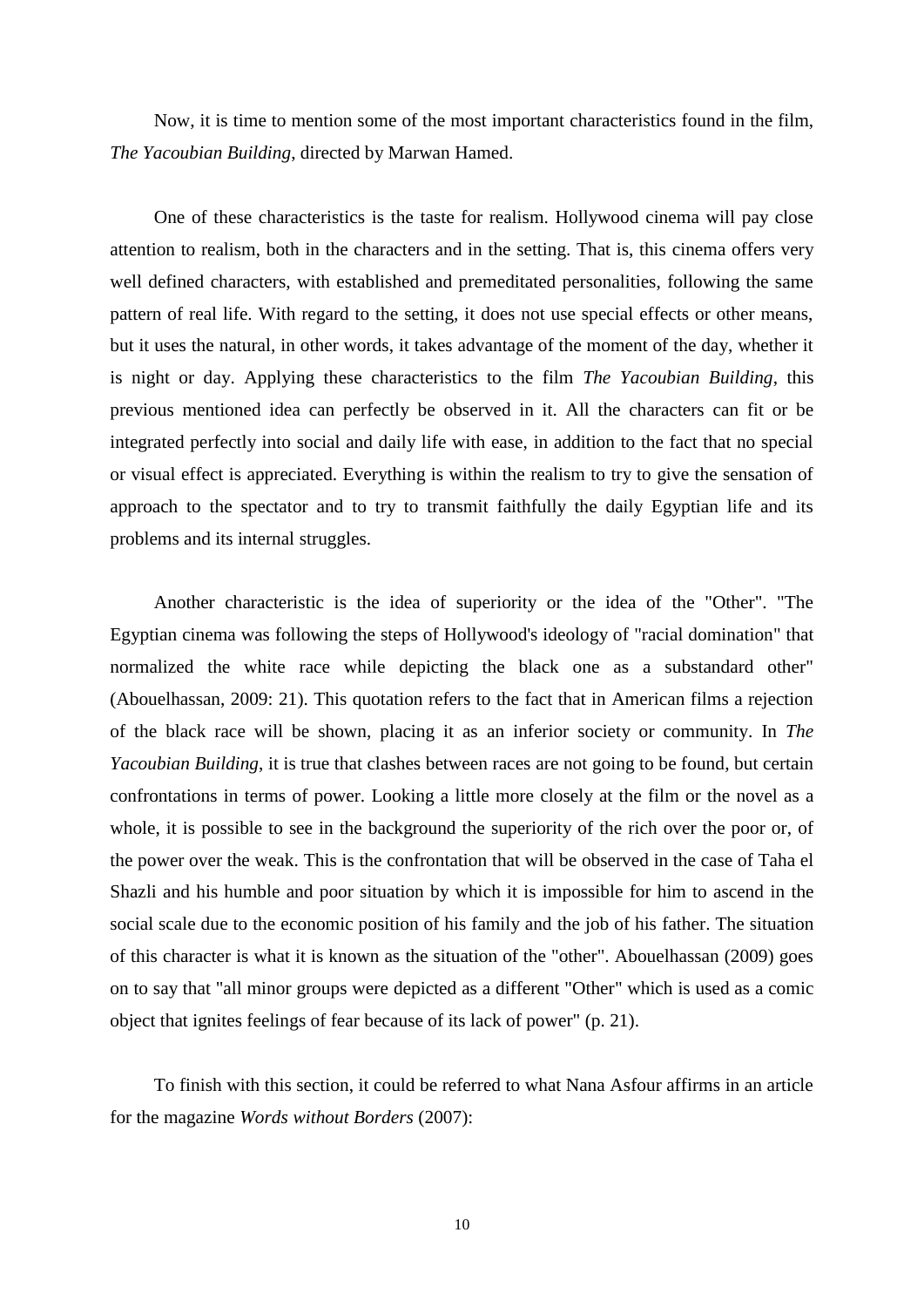But instead of ending his book with an explosive bang, one that might leave an indelible mark on the reader, the novelist chooses to keep things light, resorting to a Hollywood-style finale, where everything ties up nicely and happily. Was this intentional irony on the part of Al-Aswany?

When the book is finished reading and when the film is finish watching, both the reader and the spectator faces a somewhat "happy" ending where everything finds a solution at the end, except for the unfortunate death of Taha. But, regarding the other lives of the characters, it could be said that the author has been taking us throughout the story of the novel upwards, in the sense that circumstances have been crescendo to offer finally an end not as tremendous as the expected one. Nana Asfour (2007) argues that perhaps it was something already forethought on the part of Alaa al-Aswany knowing that his novel, *The Yacoubian Building*, would be took to the cinematographic industry.

#### **3. Realism vs. Fiction**

*The Yacoubian Building* carries us to the middle of Egypt, Cairo, concretely in the year 1990, 20<sup>th</sup> century. The novel is set in a very famous building called "Yacoubian Building".

In the novel, the notion of realism and fiction has not clear and defined edges, but instead, they are conflated in the sense that, although the story is somehow fictional because it presents stories and situations which are not real or which have not happened to real people, the way in which they are narrated and developed through the novel transmits the reader the true feelings of oppression, anxiety, sorrow and impotence. Furthermore, the use that Alaa al-Aswany makes of realism is notorious since the Yacoubian Building in fact exists in Cairo. As it can be shown, the entire novel is surrounded by the use of it. With this technique, the author is able to show a very realistic perspective of the modern society of Egypt in the very last of the  $20<sup>th</sup>$  century.

Besides, not only the realism is transmitted by the real setting of the novel or the problems and different situations, but also through the presentation of the different characters. Alaa al-Aswany creates strong and well defined characters, gifted with intense personalities. His descriptions of all the characters are so credible that, in several occasions, the reader is prone to put himself or herself in the shoes of the characters. Thanks to the marked realism that characterizes the novel, as the novel is being read, the reader often comes to feel deep and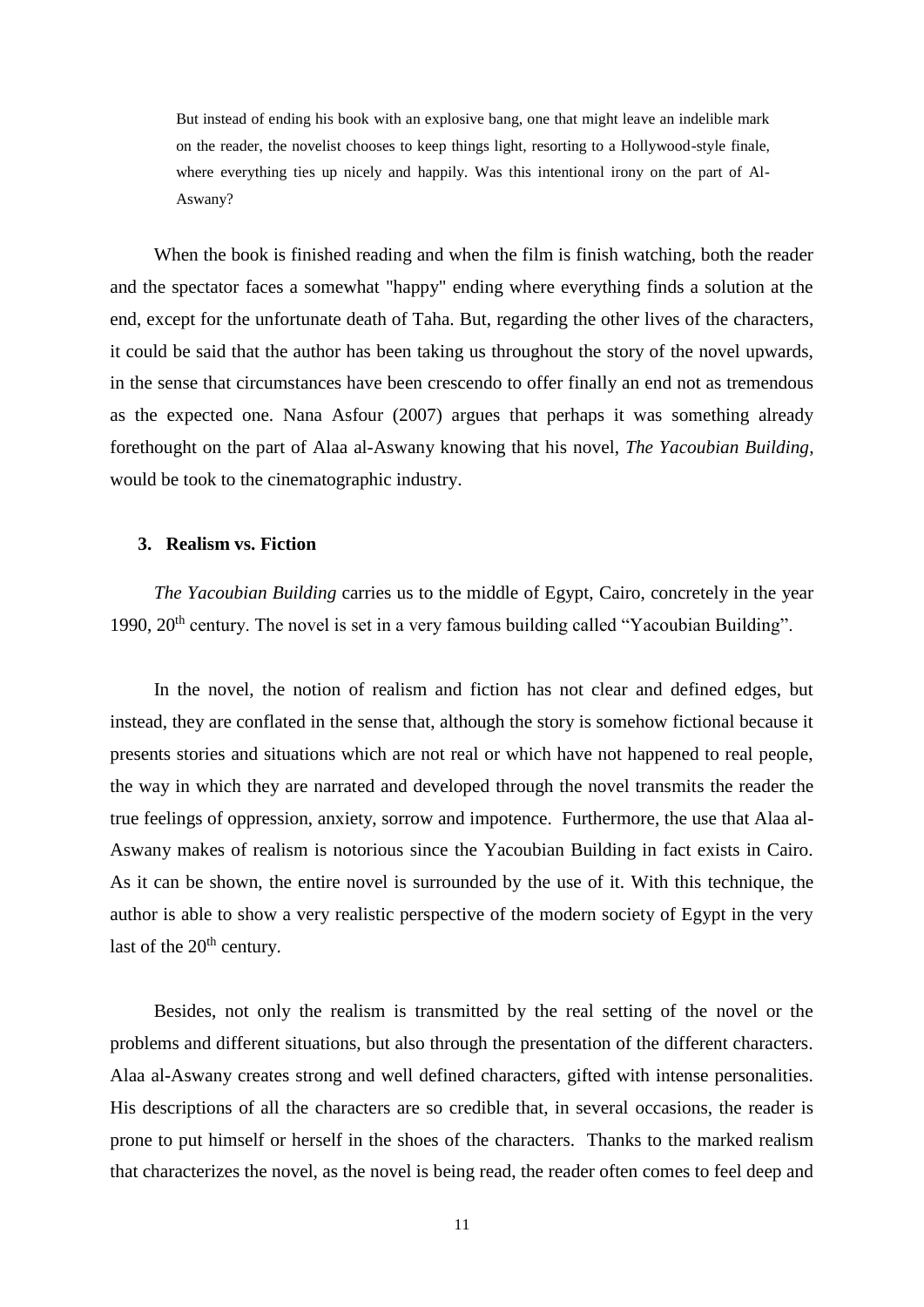different feelings, such as impotence, anger, joy or even anxiety for the different situations set out. Asking himself or herself what he or she would do if he or she were one of the characters. There are even occasions when the reader comes to reflect on their own culture and society. From a Spanish perspective, the reader is capable of feeling fortunate to be enjoying a democracy and total freedom since 1978.

His realism is such, that many students who have preferred to maintain anonymity affirm that "Aswani's books let people know what is really happening in this country" (p.2), as Ingrid Wassman points out in his article.

Although the novel is very realistic, it cannot be forgotten the fact that Alaa al-Aswany is presenting us a completely fictitious work, where subjectivity has no place. Sometimes, it may be thought that, through some characters of the novel, the author might be showing some of their political positions or ideologies. However, in several interviews to various newspapers he has affirmed that the novel is simply a true reflection of the Egyptian situation that sometimes can end up being hard and unpleasant for the audience.

#### **4. Microcosms: Talking about taboos topics**

One thing is clear about *The Yacoubian Building* and it is that Alaa al-Aswany is able to offer an astonishing little universe of the Egyptian society of the end of the  $20<sup>th</sup>$  century, touching a great variety of topics such as religion, homosexuality, prostitution, hypocrisy, corruption, intolerance, abortion, terrorism and drugs, and also, revealing taboo matters in an open way, without fear of possible threats since, it would be important to mention that one of his main influences, Naguib Mahfuz, suffered a stab in his neck by part of an ultraconservative Islamist, some attacks, and, apart from this, he was put in the blacklist of several Arabian countries (EFE, 2006), and even, he was considered as a heretic.

Although the novel has a rather short length (272 pages) it does not mean that the different topics are not well developed. It is quite surprising how in those 272 pages Alaa al-Aswany is able to develop amazingly all the themes named above, giving a clear image of all that concepts. Thanks to this idea of microcosm, the reader achieves eventually a complete view of the Egyptian society. The same happens with the film, which remains faithful at all times to the book.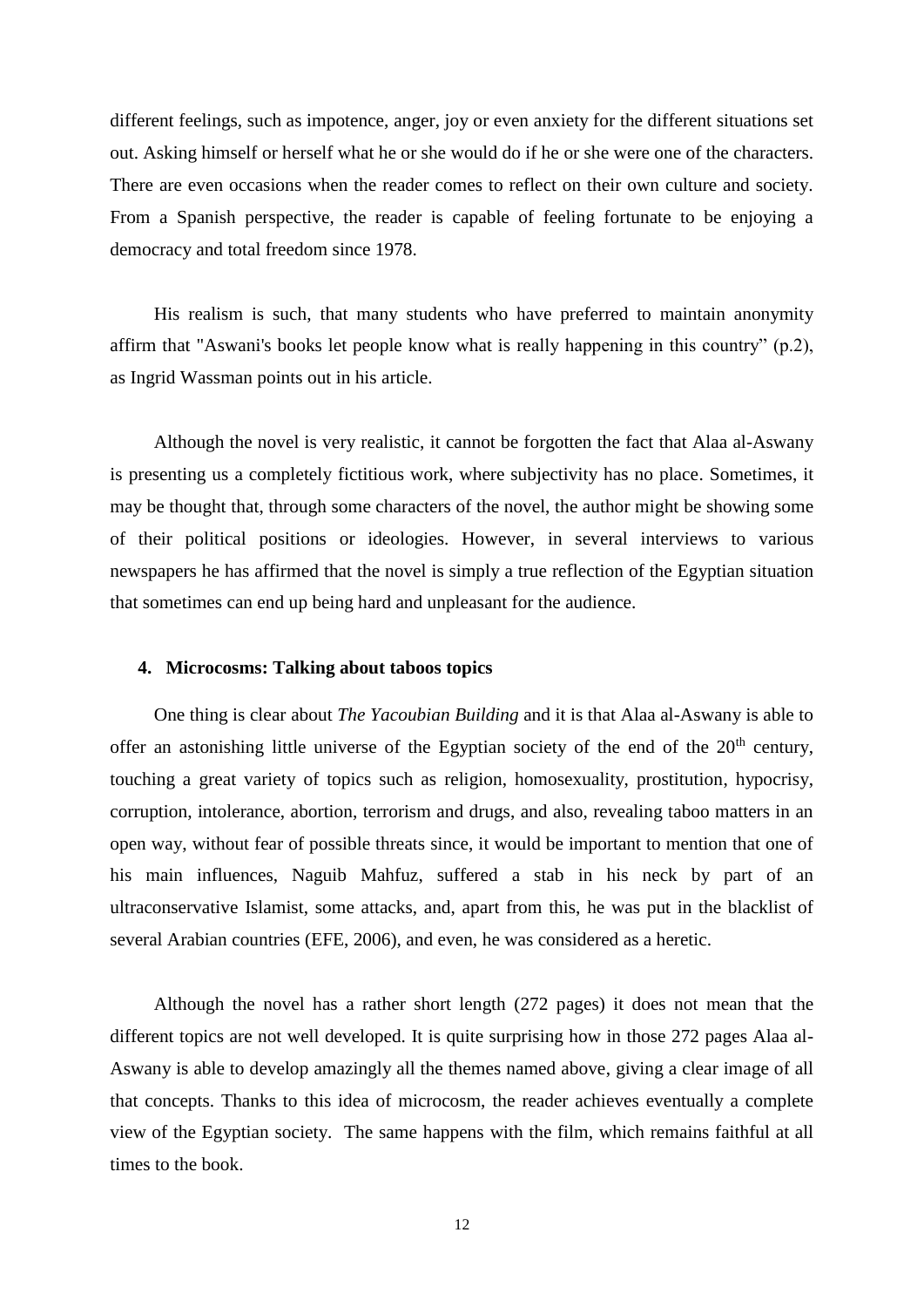Previously, a section about taboo subjects of the Egyptian society has been dealt with that little by little have been included in different literary works and therefore, in cinematographic works. These issues are going to constitute a fundamental aspect both in the novel and in the film, causing great controversy. Among all the aforementioned themes that are found in the novel of Alaa al-Aswany and in the film directed by Marwan Hamed (religion, homosexuality, prostitution, hypocrisy, corruption, intolerance, abortion, terrorism and drugs), religion and the role of the women in relation to the prostitution and the imposed limitations are going to be chosen to analyze since they are the most interesting from a societal perspective.

#### **4.1. Religion as a refuge?**

Nowadays, the Arab religion is branded extremist and radical by the image that is obtained from it through news and television media of different attacks at the hands of radical Islamists. So, could the Arab religion really be defined with those two terms? Obviously, the answer is no. Religions or cultures are not extremists or radicals, but people. This is something that will be reflected in *The Yacoubian Building* with one of the main characters, Taha el Shazli.

As a small and quick summary of the situation of Taha el Shazli, it could be said that he is a character that comes from a humble and quite poor family, almost without resources. He is the son of a doorman, his main dream is to join the Police Academy and he is one of the best students with astonishingly excellent marks. Up to here everything is fine; a young boy with a dream that he wants to make it comes true. The suffocating problem arises when he is rejected to join the Police Academy at the moment in which the court of interviews asks him about the job of his father. This moment can be considered as one of the main reasons of the inflection point of this character. Straightaway, Taha decides to go to the University and again here, this character will suffer social discrimination because of the appearance of his clothes and his scarce resources to buy books and material. Therefore, as it can be seen, Taha constantly experiences rejection by part of the society. After these two circumstances is when Taha begins to feel a sense of displacement. He begins to feel the idea of not belonging to his society and the idea that he does not fit anywhere. For this character, his reality is hard and sordid, he understands that he cannot or he is not going to be able to ascend the social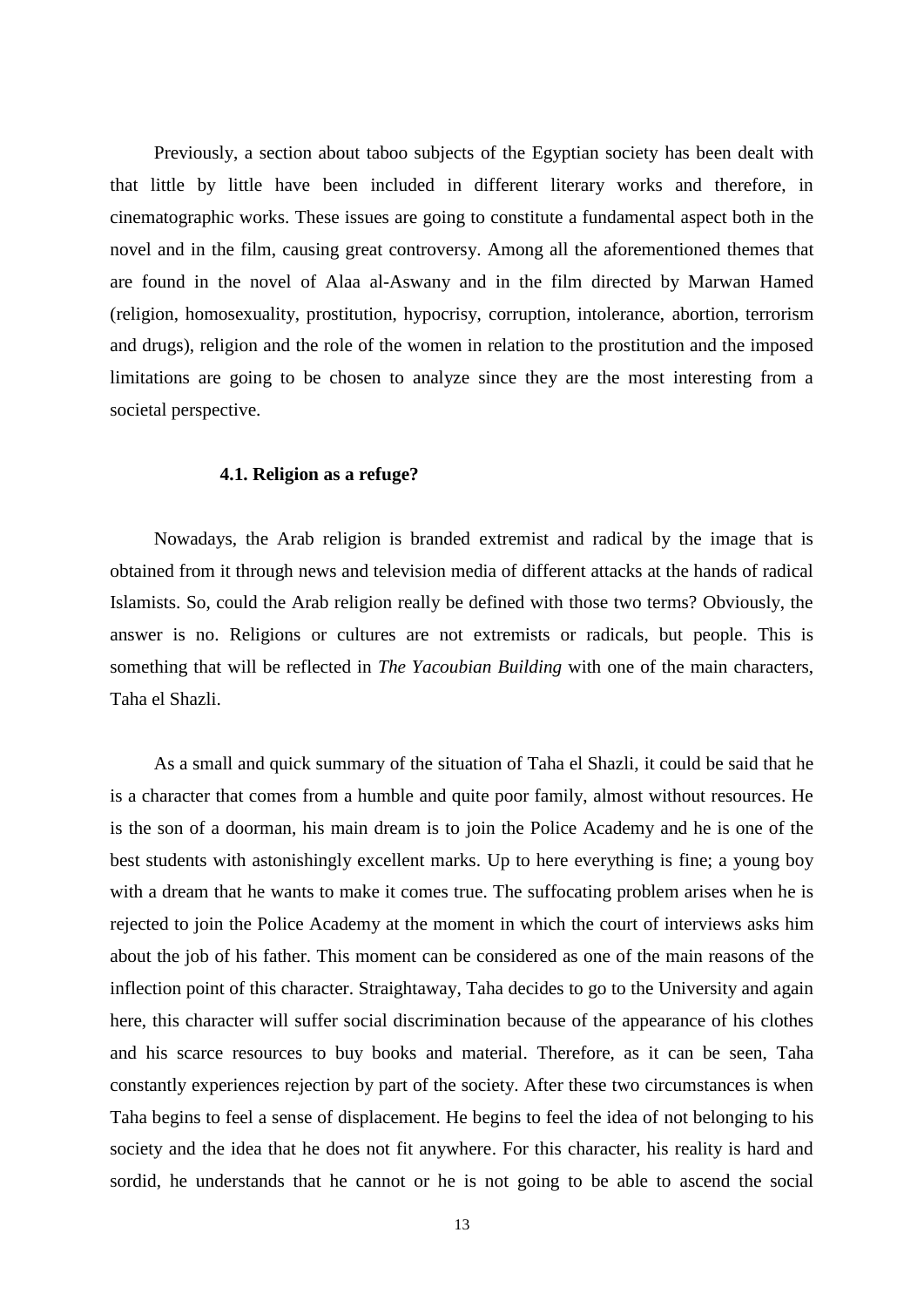hierarchy or to belong to another rank simply because the job of his father is not considered worthy.

It is after all this that Taha, gradually, is transforming religion into his refuge. At the beginning, he joins Islamist movements thanks to a friend, but little by little, he ends up in a more extremist and radical movement, becoming part of a jihad in the last resort. It is at this moment when "For the first time, he acquires a sense of purpose and group belonging" as Lewis points out (2013). Taha el Shazli finally finds a kind of society that really accepts him without paying attention to neither his economic status nor his social background. He feels comfortable with this new community to the extent that at the end, for Taha "death, in his terms, seems to lead to an ultimate fulfilment" (Lewis, 2013: 106):

He fell to the ground next to the rear wheel of the truck and screamed. Then it seemed to him as though the agony was diminishing little by little and he felt a strange restfulness engulfing him and taking him into itself. A babble of distant sounds came to his ears — bells and sounds of recitation and melodious murmurs — repeating themselves and drawing close to him, as though welcoming him to a new world. (Alaa al-Aswany, 2002: 343)

As Desiree Lewis (2013) affirms, "Taha envisions an image of release and serenity through his martyrdom. Moreover, his sense of his salvation is seen to resolve a series of struggles that are emphatically personal and based on his thwarted desires" (p. 106).

Apart from the social discrimination that this character suffered, it is relevant to mention the fact that his girlfriend, Busayna el Sayed, who he knows since his childhood, leaves him for various reasons (see section 5.2). Therefore, as it has been commented before, Taha goes introducing himself into a into a more Islamist politics due to, on the one hand, his social aspirations have been smashed and, on the other hand, his personal live has been slowly faded (Lewis, 2013).

Taha finds his personal fulfilment, his refuge, through religion although in a more radical and extreme way. It is also important to note that the Islamist political movement to which it joins is going to make use of demagogy, since it offers even a woman, asylum and, most importantly, the false idea of belonging to the community. With this, Taha will feel full with respect to his previous life where the constant rejection was his way of life since this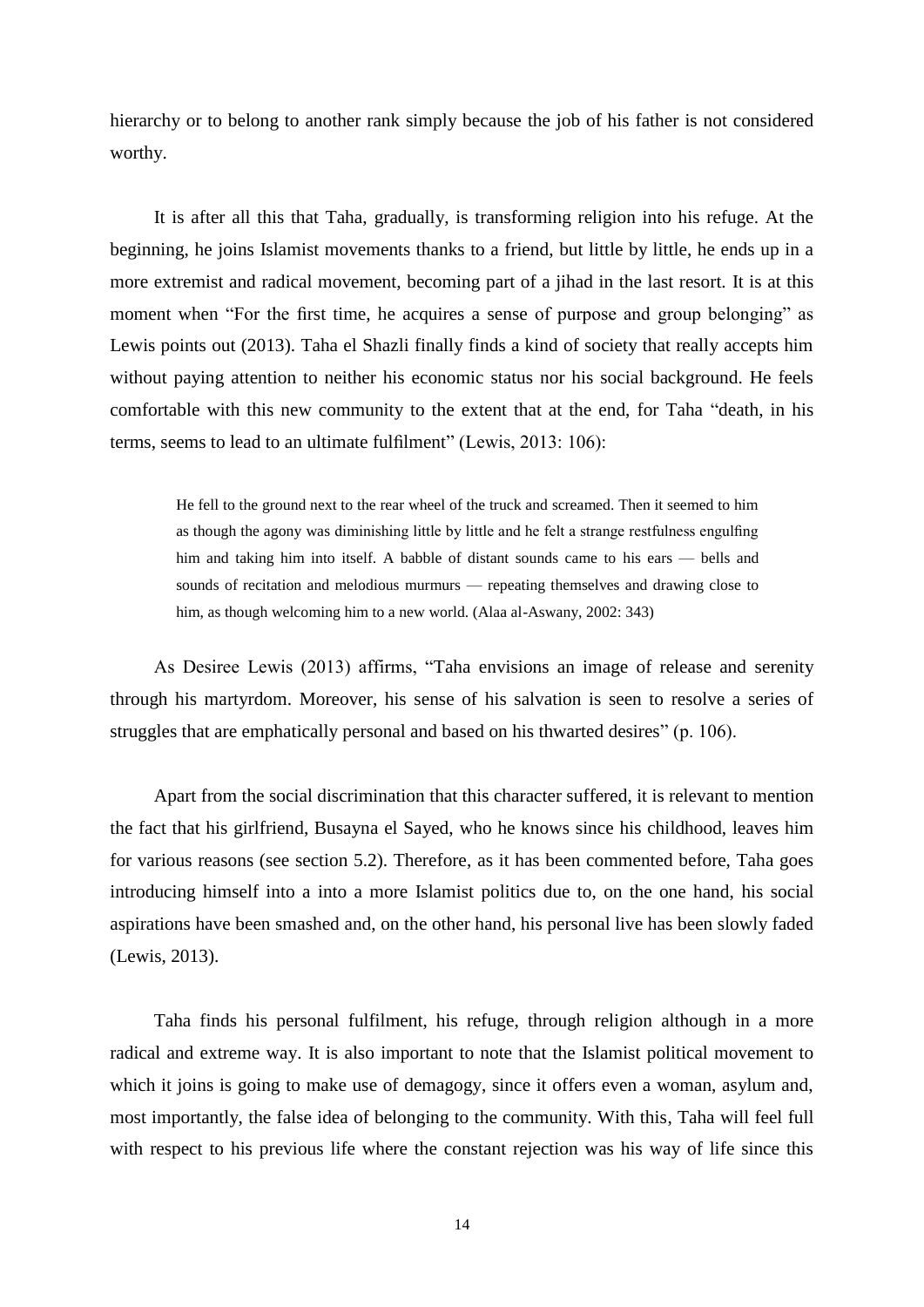community is going to offer him the idea of power. Power over oneself and power to be able to choose.

Delving into the story or situation of Taha, it is not a story of why a young boy ends being a terrorist, or being part of a jihad. Alaa al-Aswany is depicting, or rather denouncing and expounding the real situation that young people have to overcome in Egypt and giving the reasons why young people turns to radical political movements:

The personal story of why Taha becomes a Jihādist consequently provides the author's political explanation for the rapid rise of militant Islamist politics in Egypt. Avoiding didacticism and blunt polemic, he dwells on the intimate experiences of abasement, betrayal and violation which leave young men like Taha in limbo and wholly receptive to a political movement offering multiple solutions to existential and social dilemmas. (Lewis, 2013: 107)

#### **4.2. Prostitution, love and necessity**

When talking about a woman in *The Yacoubian Building*, a specific character, Busayna el Sayed, quickly comes to mind. Making a quick summary of her story in the novel, Busayna is involved in a situation very similar to that of the young boy Taha el Shazli, surrounded by poverty and scarce economic resources. In fact, both characters, Taha and Busayna are love partners at the beginning. Apart from this, her father dies and the weight of her family falls on her. She really needs to find a job in order to survive and to maintain her family. However, the fundamental aspect is whether she will be able to find it.

Initially, Busayna is a cheerful young woman who wants to face the world wanting to find a job that will help her support her family. But, it will be possible to see how this character is progressively humiliated together with their hopes.

The misfortune of Busayna is simply being a woman. Although this idea may sound a bit harsh, it is the reality that will be found in the novel or film. Alaa al-Aswany presents Busayna as a fighter woman who tries by all possible means to find an honest job where she does not have to receive abuse or manipulation from the bosses, but, unfortunately, this becomes her constant struggle in the Egyptian society.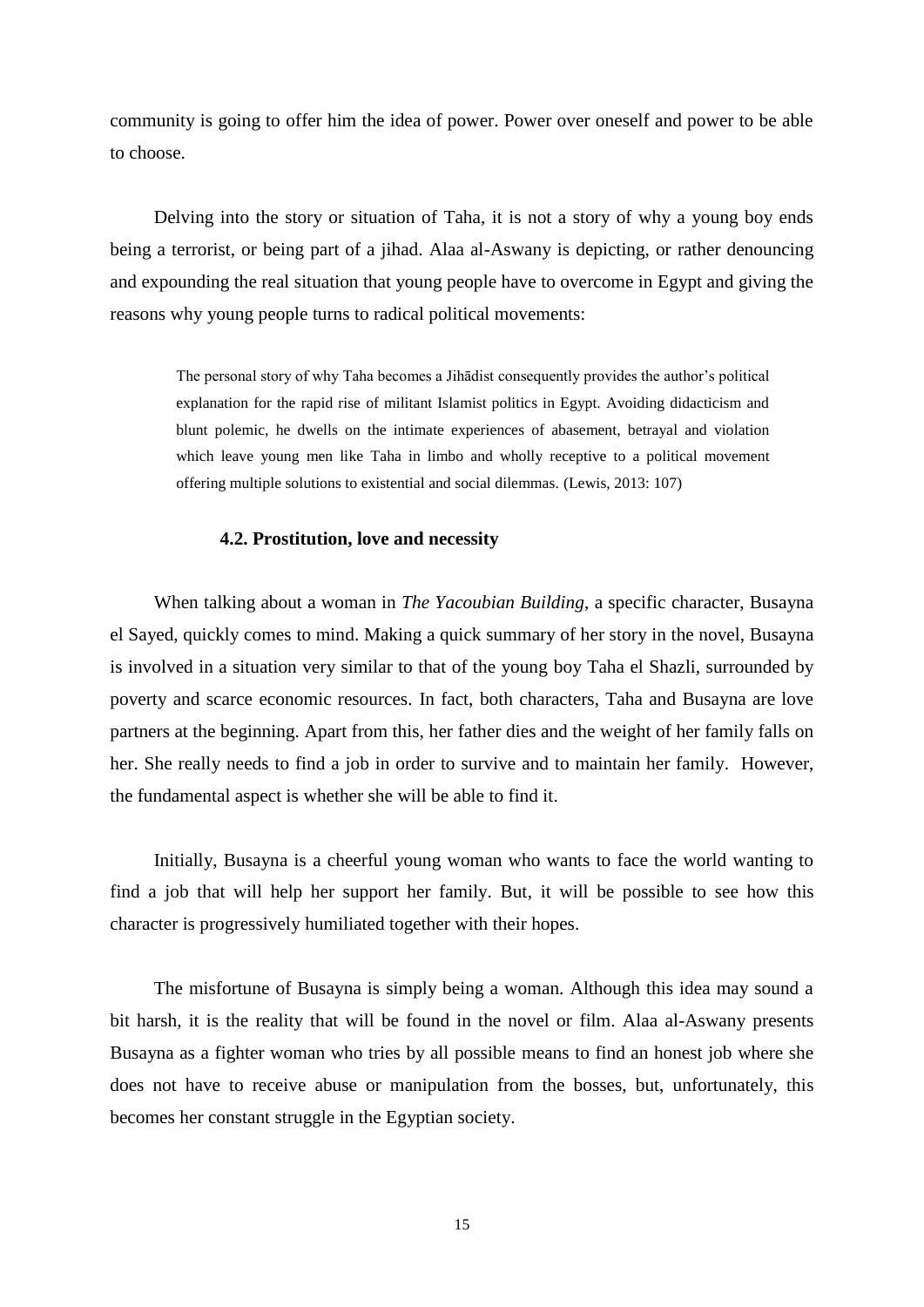The main problem of Busayna resides in what Alev Adil (2007) points out: "Busayna, [...], is worn down by the double standards which expect her to provide for her widowed mother and siblings, to guard her honour, and to endure sexual harassment at work". This quotation expounds the main reason why Busayna accepts prostitution as an escape route. The burden of all his problems ends up destroying her mentally to the point of submission and acceptance.

After the death of her father, Busayna is forced to play the role of man in his family, since she is the person who has to take charge of maintaining both the economy and the family union. The fact is that Alaa al-Aswany presents a strong and courageous female character with some fixed principles who tries to fight with courage and using simply the scarce resources available that she has, but, due to the corruption of Egyptian society, she ends up turning against to all her principles. It is rather frustrating the situation of this character where it is possible to guess the cruel and sad fate that is waiting for her.

Busayna lives with the hope of being able to find a decent job in which she does not have to endure sexual harassment by the part of her respective bosses, but, due to the situation she is facing, progressively she realizes that it is impossible in a so degrading society as in which she lives, and eventually, she ends up prostituting herself, not in such an explicit way, but allowing her boss to abuse her in the back room to earn extra money. Her boss touches her body in exchange for money. She has no choice if she wants to survive. Again, in *The Yacoubian Building*, both the spectator and the reader run into a character surrounded by oppression since this is the goal of Alaa al-Aswany, to reflect the injustices to which all Egyptian society was exposed.

Returning to the previous point about Taha, it can be clearly seen that Alaa al-Aswany is going to offer two young characters, Taha and Busayna, whose future is linked to failure and self-destruction. Although these two characters share this idea, it is important to mention that "while Busayna gives into her dejection until she becomes as indifferent and heartless as her surroundings, Taha seeks solace and reparation in Islam" (Asfour, 2007). However, it cannot be denied the fact that these two young people are going to be the two characters who will suffer the most corruption and injustice in Egyptian society.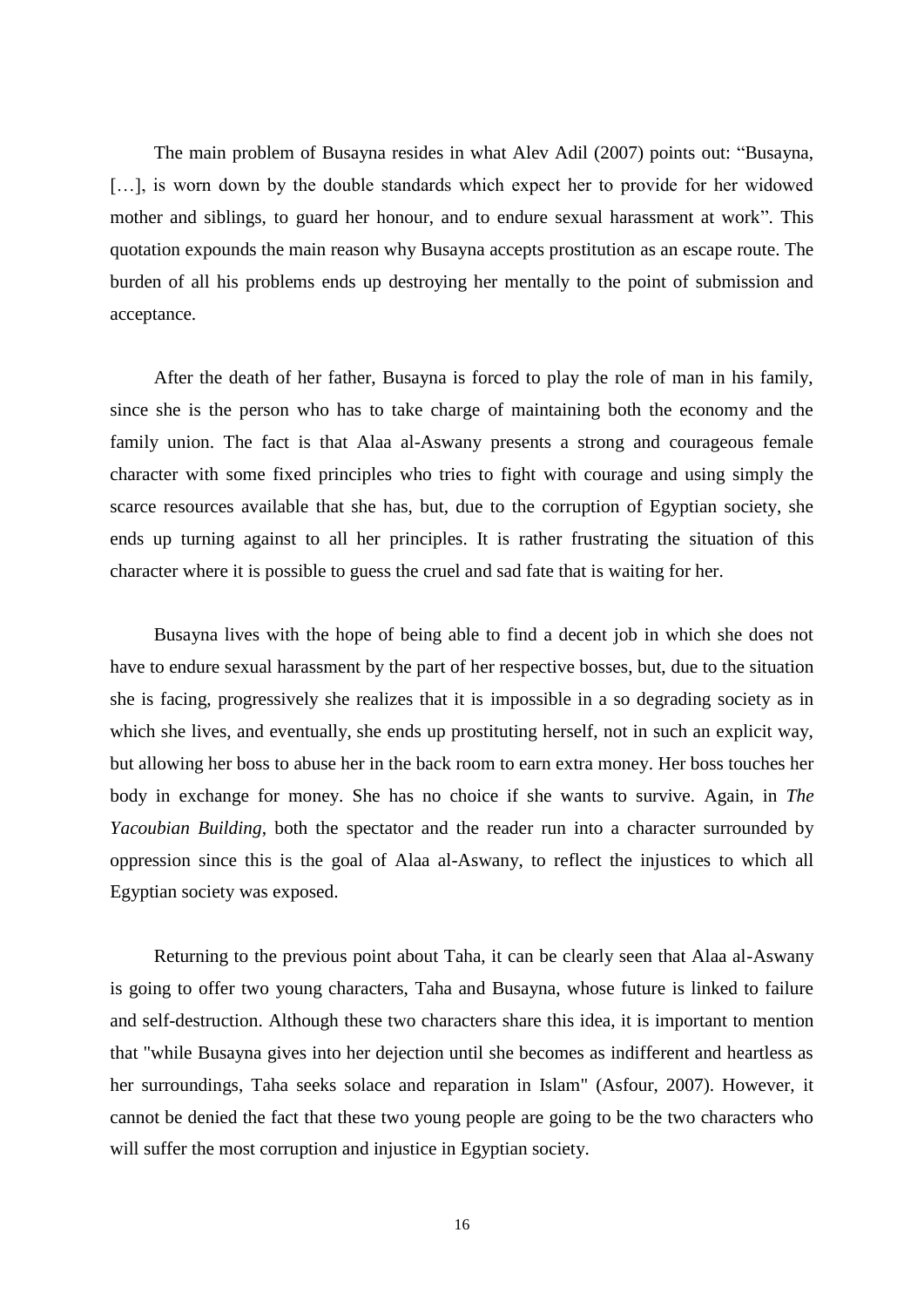Taha has no salvation, he falls into fanaticism for injustice and finally his destiny is death. However, with Busayna something more different and hopeful happens. Tired of facing men who only seek pleasure and abuse her by offering her a miserable salary, Busayna begins to use her own weapons of seduction against Zaki Bey the Dessouki. This fact is going to mark a kind of new beginning for Busayna since she expected to receive the same treatment of abuse that she received from other men constantly. However, Zaki Bey, despite being an engineer, who does not practice it, whose existential goal was reduced to pay for women day after day and to be constantly remembering his best times when he was in Paris and before the Revolution, is going to constitute a hopeful change for our protagonist.

Zaki Bey the Dessouki treats Busayna in a very different way with respect to all the women he has dealt with. On the one hand, this is due to the fact that Zaki Bey is already a very old person and besides, he does not enjoy good health, and, on the other hand, it is due to his fatigue of having enjoyed life with a multitude of women and of not knowing what love really is and what it feels like. This is what is going to make Busayna, who had become a cold woman, distant, without scruples and with intentions to ruin Zaki Bey, fall in love with this man. It is in this moment when she meets the engineer that Busayna feels the heat of a man who does not want to sexually harass her and, in addition to this, she does not have to offer his body to achieve particular purposes.

It is here where to see again another facet of Busayna is possible. It could be said that this character goes through three different phases. The first phase where she is attached to her principles, wanting to be an independent and free woman without needing to depend on a man; the second phase where she simply accepts a destiny imposed against her will surrounded by abuse. The woman who in a first glance appears as strong and brave, now is no more than a woman with both physical and mental freedom taken, accepting prostitution as the only solution in a twisted, savage and cruel society. And, finally, the third phase where again she sees a speck of light and little by little she is able to restore her old self thanks to a man ironically.

Within this section where it is intended to reflect how Alaa al-Aswany has been able to introduce taboo themes such as prostitution and, therefore, sex, it is crucial to highlight or mention another character surrounded by this environment, although it is rather a secondary character: Abduh. This character will also experience a situation similar to that of Busayna.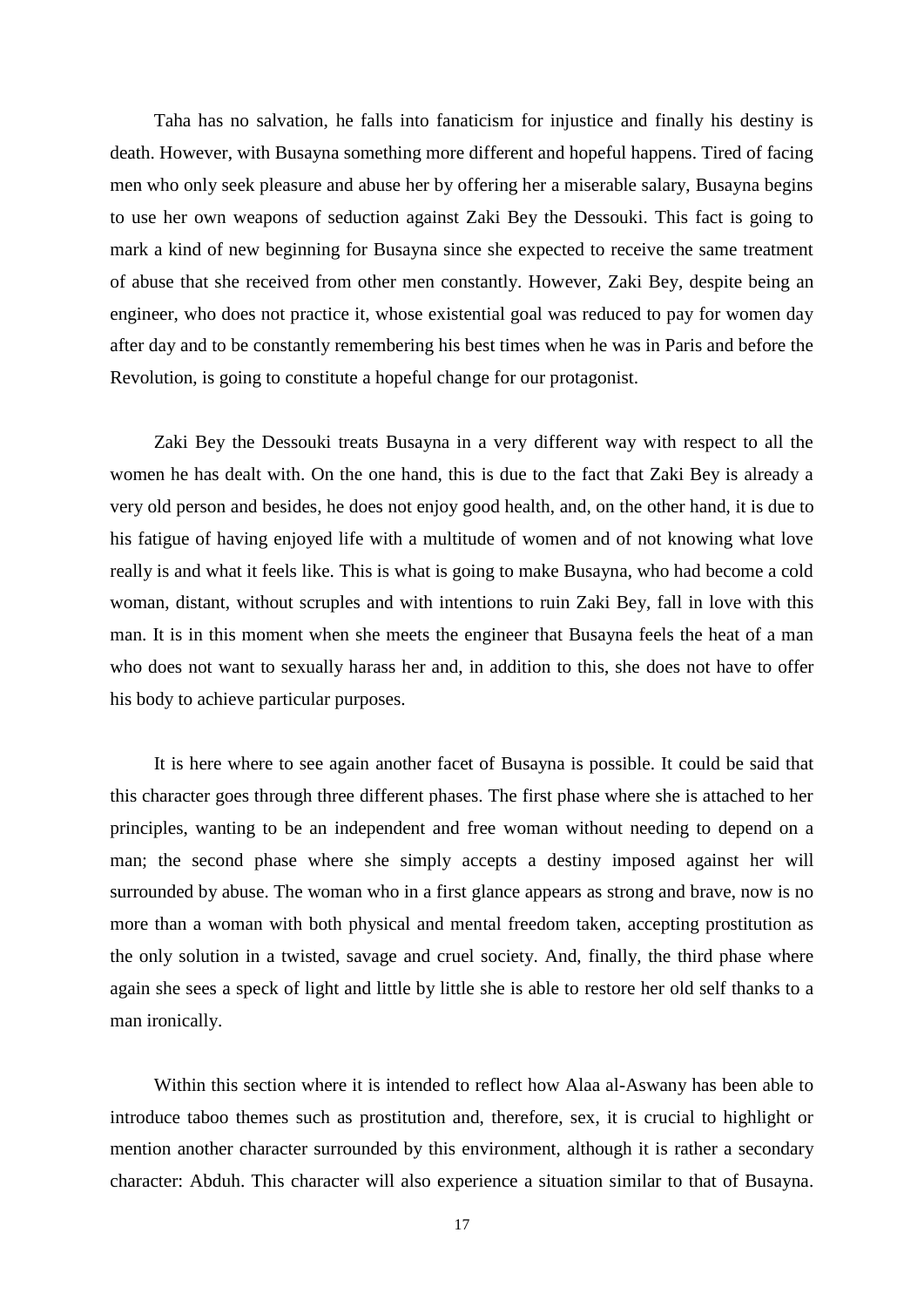Nana Asfour (2007) says: "Al Aswany's Egypt is a cruel place, one that forces many of its citizens into compromising situations. Even men are reduced to a form of semi-prostitution". This refers to the fact that Abduh allows Hatem Rasheed, the editor-in-chief of a major newspaper in Cairo, to have sex with him. Why? What are truly the reasons? Is the reader facing a situation of homosexuality or prostitution?

First of all, it is essential to comment the fact that at first Abduh is quite reluctant to the affectionate behavior of Hatem, branding homosexual relationships as forbidden in religion. But, there comes a time when he is more willing to maintain that kind of relationship with the famous journalist since Hatem offers him money to support his family economically due to Abduh is surrounding by poverty. At this point, a little confusion can be created between if Abduh agrees to maintain relationships with Hatem for pure pleasure and because he is really homosexual with fear of expressing himself freely in his society due to the rejection he would receive, or just because of necessity of maintaining his family. The reader should ask himself then, why does Abduh kill Hatem finally? Was not it love? Could we say that we are truly facing another case of prostitution that is not explicit?

#### **5. Impact and censorship**

It could be said that Alaa al-Aswany, censorship, and impact are going to be in a very close relationship. The great recognition of *The Yacoubian Building* (2002), receiving both positive and negative criticisms, is undeniable. Also, it is important to note that this author does not stand out only for this novel, but once he reached the literary peak with his first novel published in 2002 he did not become stagnate and continued to offer and delight the reader with captivating and passionate novels.

Among some of his most outstanding novels, it could be mentioned for example *Chicago* (2007), which was his second novel after *The Yacoubian Building*. However, it will not cause the same impact as his first novel, as Jay Parini (2008) pointed: "Chicago, his eagerly awaited second novel, is not as interesting or fully realized as the first, but you have undeniable charms of its own." Or even, *The Automobile Club of Egypt* (2014), which follows practically the same line found in his first novel, presenting again a critique of Egyptian society and setting the novel in a building that really exists. Finally, one of his most recent novels is *J'ai couru vers le Nil*, published in 2018. In this very new novel, Alaa al-Aswany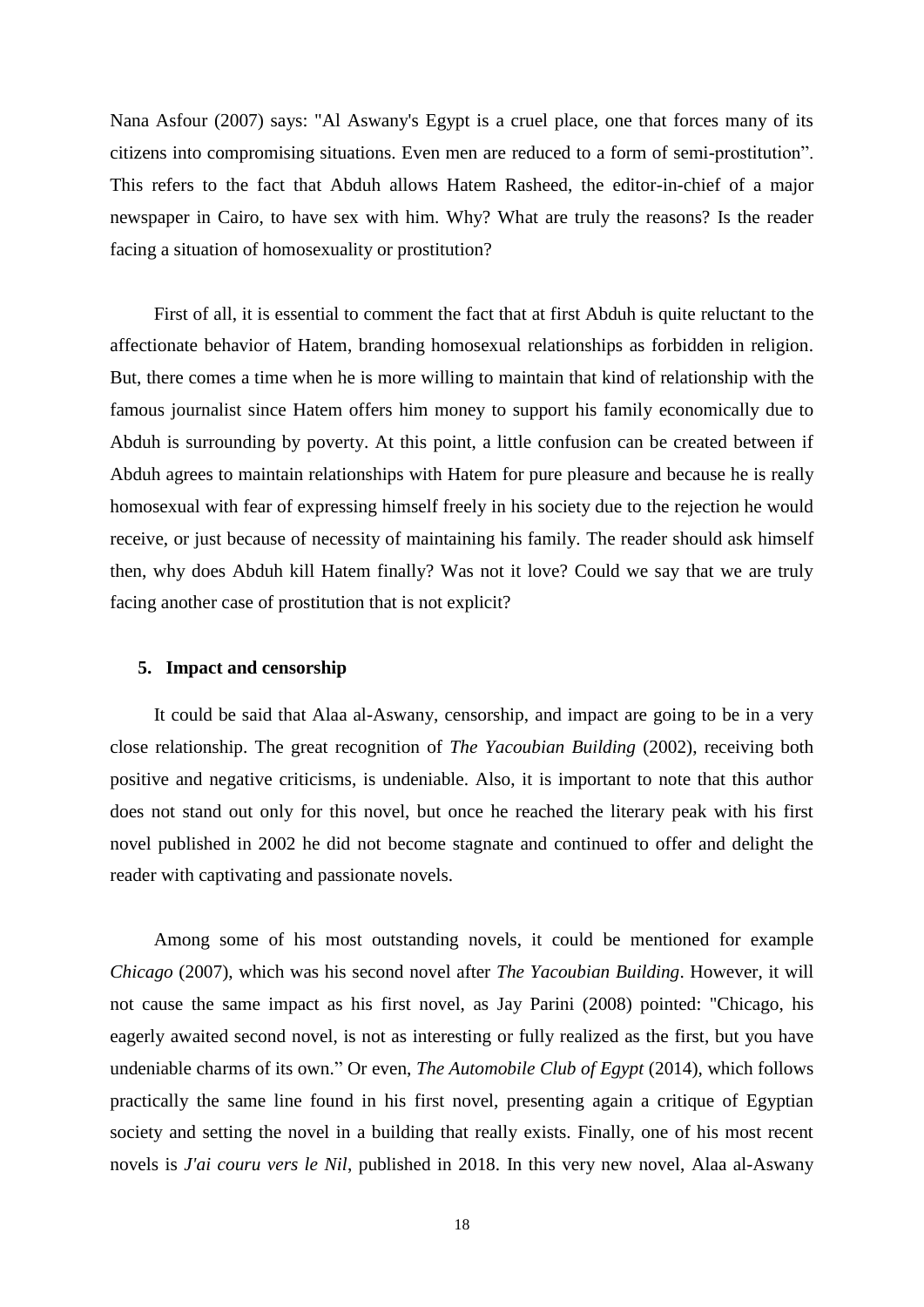offers a ruthless novel recreating an image of unfair imprisonment, rapes of women, torture, imposition of a dictatorship and murders, which are going to be the main ingredients of this novel. This novel will not be free of censorship, but, in fact, it is currently censored in a large number of Arab countries (Larrán, 2019).

Focusing on the impact that *The Yacoubian Building* obtained, it can be said that it was a true revolutionary novel, even being translated into more than ten languages. Alfred Hickling (2015) notes: "His 2002 debut novel, *The Yacoubian Building*, sold more than a million copies, laying bare the political corruption, degrading poverty and rising religious fervor." It was absolutely clear that the Arab society wanted to read its own reflection, savouring all the darker aspects of society. However, not only Arab society was caught up by this novel, but it constituted also an incredible success in other countries:

Aswany's first major novel, *ʿImārat Yaʿqūbiyyān* (*The Yacoubian Building*), attracted an unprecedented number of readers in Egypt and throughout the Arab world when it was published in 2002. The first edition sold out in 40 days, and nine more printings were subsequently ordered. The English version appeared in 2006 and was similarly successful. (Bamia, 2019)

"The Arabic edition has already sold well over 100,000 copies, where in Egypt a title is considered a bestseller if it sells 3000 copies over three years. Meanwhile, the French and English translations have sold 130,000 copies". (Wassman, 2008: 3).

Paying attention to the censorship and the problems that he had after his publication and after his film adaptation of *The Yacoubian Building*, it has to be recognized the fact that Alaa al-Aswany was, is, and probably will be in the spotlight by many institutions. Even before the publication, he was suffering from different problems with the government owing to the realism of his novel. The truth is that many people, especially high-ranking politicians, did not like the idea that Alaa al-Aswany reflected in such a true way the Cairo society nor that the director of the corresponding film adaptation, Marwan Hamed, faithfully followed the novel, and this led to different complaints and oppositions especially by political officials. They did not agree on such an explicit reflection of the so-called taboo subjects, such as homosexuality, torture at the hands of officials, political corruption, rapes or religious fanaticism, and they certainly made their position publicly: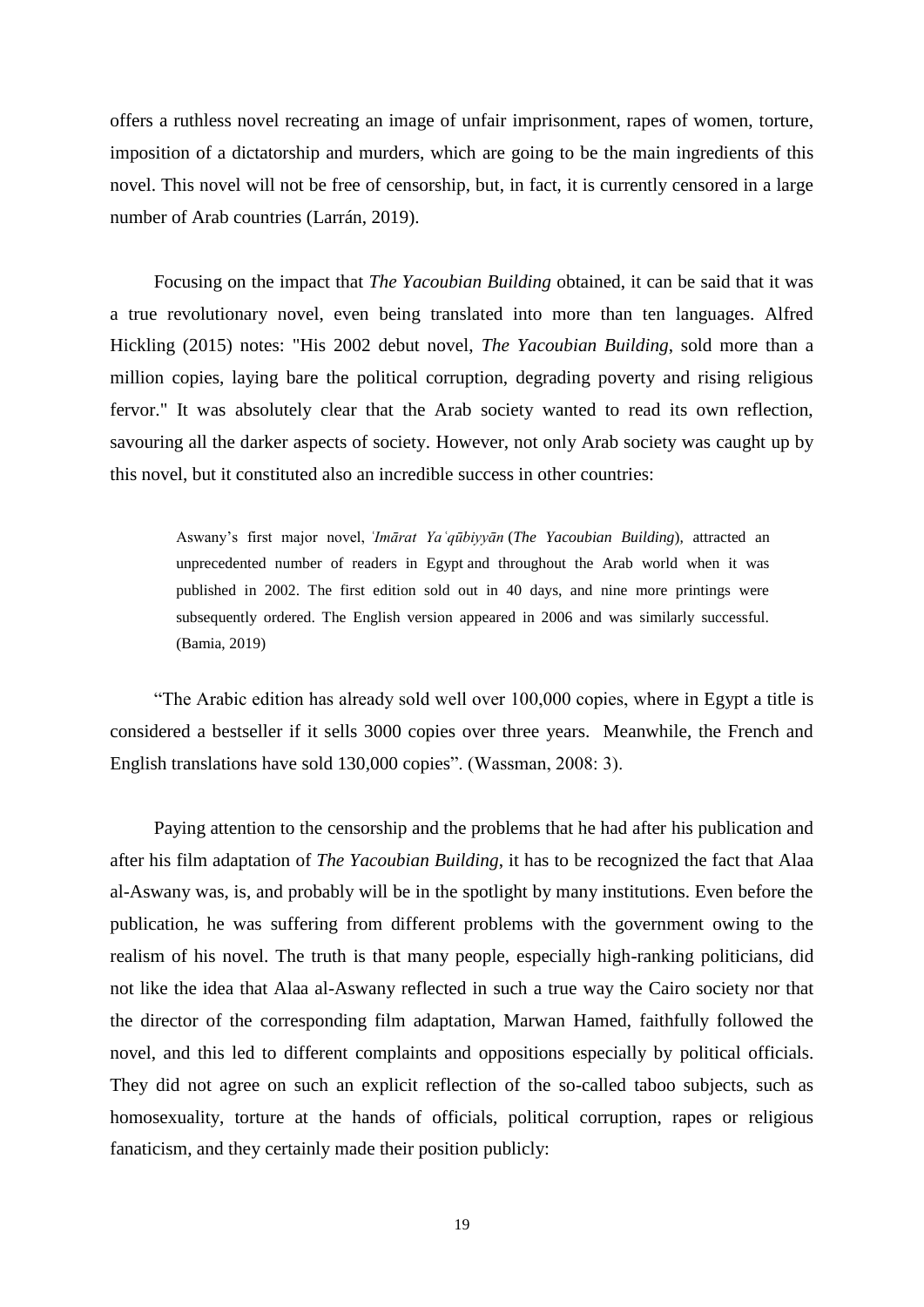Prior to its release, 112 Members of Parliament demanded that scenes dealing with issues that touch upon public morals and traditions be cut, particularly those dealing with homosexuality, claiming that the film defamed Egypt and promoted the spread of "obscenity and debauchery". [...] Despite the campaign, the film was left uncut thereby violating all existing religious and cultural taboos and achieving groundbreaking boxoffice returns locally and international recognition and praise in the West. (Mansour, 2012: 7)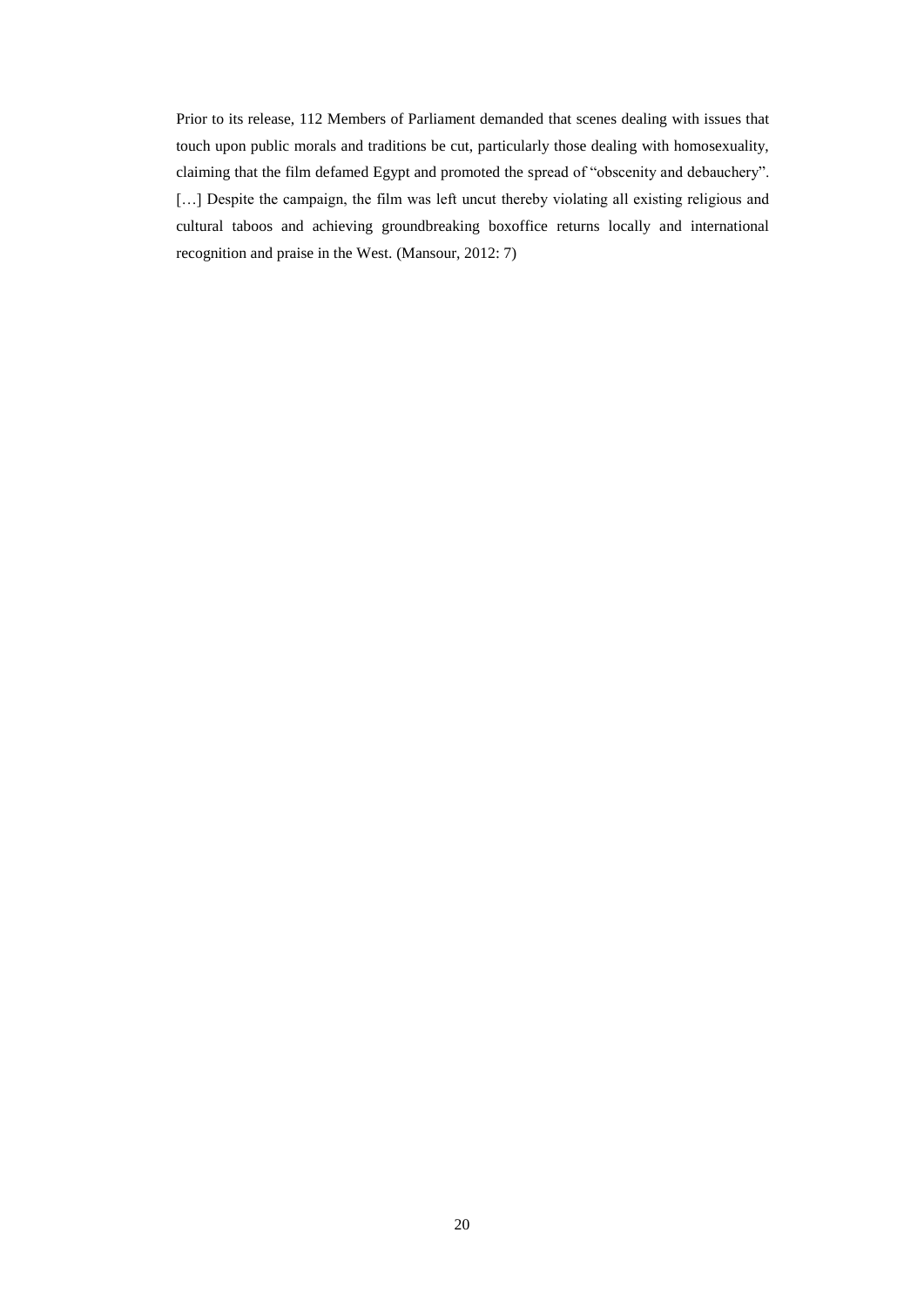#### **CHAPTER II**

As it was mentioned above, when speaking of Alaa al-Aswany, it is necessary to mention the name of Naguib Mahfuz given the similarities between both authors when it comes to narrating and writing majestic literary works. For this reason, it is necessary to dedicate a section to talk about this author. Chapter II will be devoted entirely to two general matters. On the one hand, the most important points of the life of Naguib Mahfuz will be presented in a summarized manner along with a description of one of his works that has a special relationship with *The Yacoubian Building*. And, on the other hand, a point will be conducted to make a comparison between the two feminine roles that both the novel of Alaa al-Aswany and the novel of Naguib Mahfuz develop.

#### **6. Naguib Mahfuz and Midaq Alley**

As a small introduction to this author, Naguib Mahfuz was born in Cairo in 1911 and died in 2006. He was an Egyptian writer who especially stood out for the quality of his narrative works. The most important aspect of this author is that he won the Nobel Prize in Literature in 1988, becoming the first Arab writer to obtain this well-earned recognition.

His interest in literature began at an early age and he maintained that interest throughout his life to his end, offering us a large number of literary works. The journalist McFadden (2006), who wrote for *The New York Times* the news about the death of this great author, argued in his article that "Mr. Mahfuz chronicled the development of modern Egypt, and over five decades wrote 33 novels, 13 anthologies of short stories, several plays and 30 screenplays".

This author is going to be surrounded by problems and bitter situations. At first, although he gained much prestige as an author and his novels were sold in different countries in consideration of all the translations that were made, such as in German and French language among others, he did not enjoy a good economic situation. However, thanks to the Nobel Prize in Literature that he obtained, he managed to have a more stable situation in economic terms. To this situation, it has to be added the hatred he raised among some enemies because of the ideologies he presented in his novels or because of what the novels themselves reflected. As it was discussed above, specifically in chapter I, in section 1.1, Mahfuz was constantly threatened by different Islamist radicals up to the point that he once received a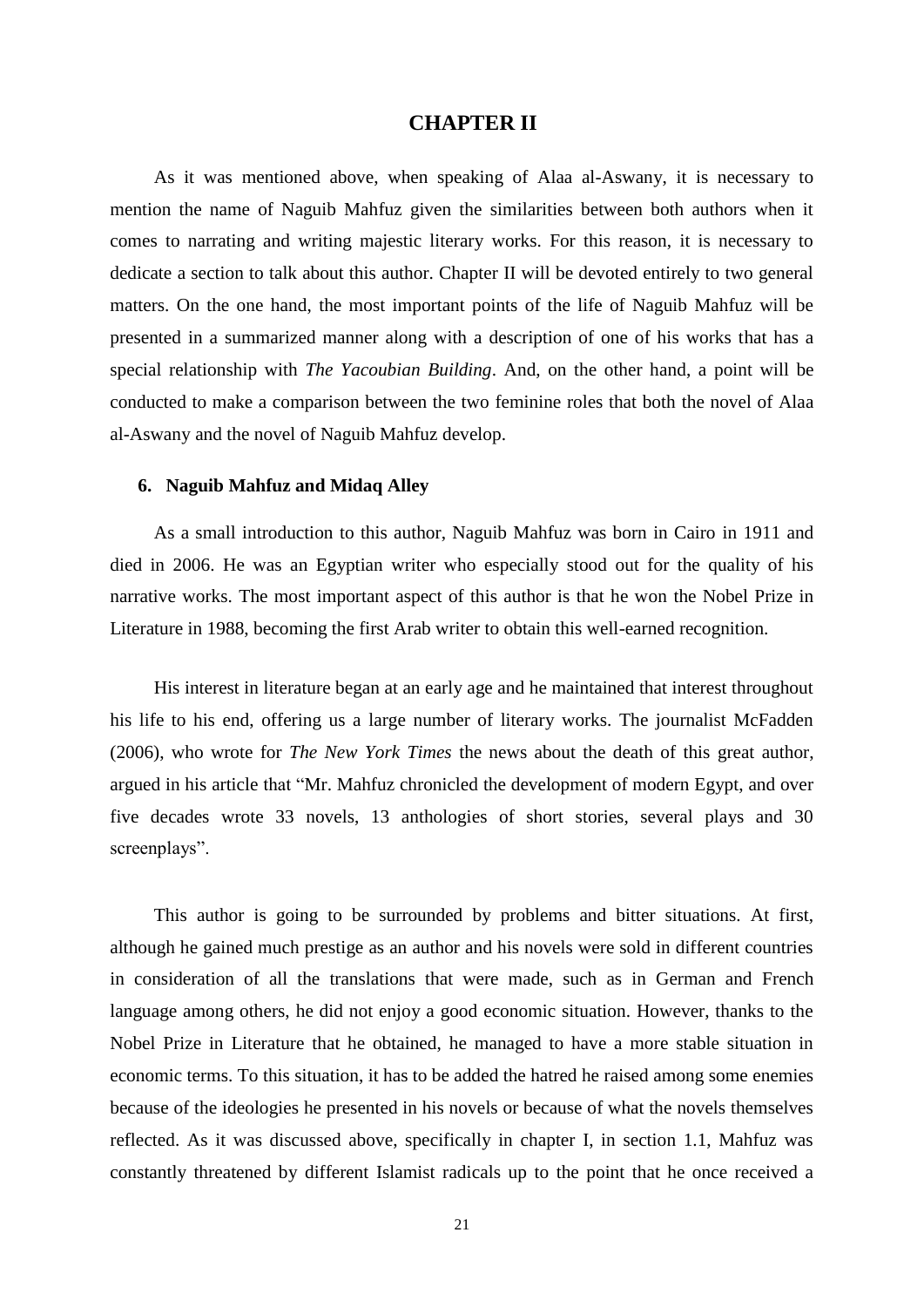deep and serious wound in his neck that caused him vision, hearing problems and loss of mobility of his right arm. These health problems were not an obstacle for Naguib Mahfuz and he continued to write with will and courage. Fortunately, he managed to escape death after what happened, however, he was later considered as a heretic and threatened with death, so he had to live the rest of his life rather isolated and avoid exposing himself too much to the public.

His novel, *Midaq Alley*, was published in 1947. In this novel, he presents a microcosm that deals with varied issues such as homosexuality, prostitution, hypocrisy, desire, deceit and hope. This novel is one of his best-known literary works and it is considered the most translated novel among all his novels. The film adaptation came from the hand of Mexican cinema in 1994 by director Jorge Fons.

Both in this novel and in the novel of Alaa al-Aswany, realism will again be one of the most relevant defining characteristics. The fact is that *Midaq Alley* is set in a particular part of Cairo where Naguib Mahfuz spent the years of his childhood. In addition, in both works is portrayed in a faithful and real way the Egyptian society: its prejudices, its injustices, and also, the treatment of many taboo subjects in an open way. However, it is crucial to mention that they are not two equal works, but each one is going to address the issues from a perspective and in a very different way. The difference between these two authors resides in what Adams (2006) points out: "Unlike Naguib Mahfouz's predominant focus on Egypt's 1950's middle class, Aswany's shifting searchlight brings out the far-reaching effects of abysmal governance on the most intimate corners of everyday life for everyone".

Apart from this, as it was already said at the beginning of this paper, it would be rather important to say that although the novel is characterized by realism, it should not be forgotten that Naguib Mahfuz offers us an entirely fictional work, like the author of *The Yacoubian Building*. These two notions, realism and fiction, are in a close relationship.

Regarding the reason why Naguib Mahfuz became the first Arab author to get a Nobel Prize, it has to be mentioned his ability to narrate so faithful without falling into simple and monotonous narrations. As Sisken (1989) said: "Although his stories are expressly Egyptian, his themes are universal. For this reason-and in recognition of his skill and compassion as a writer-he was recently awarded the Nobel Prize for literature." Naguib Mahfuz was able to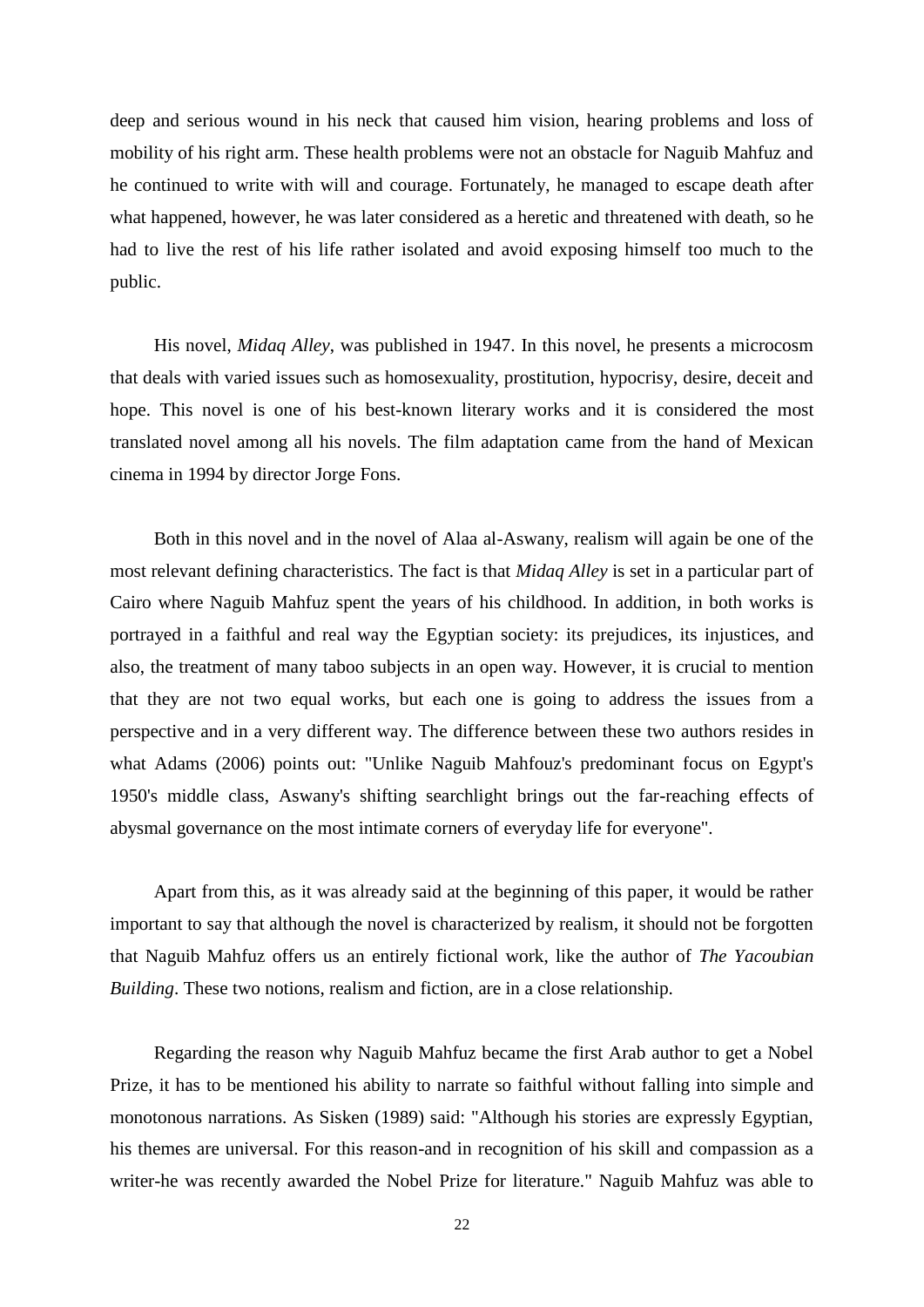write loyal stories of the society in which he lived reflecting reality, sometimes coming to be harsh and hateful, but this is what his power as a writer resided in and what resided the strength of his novels. What he narrated in his novels could be happening even in a European country; people and countries saw themselves reflected in his novels because the problems of society where there is no democracy and only imposed dictatorships exit are universal and repeated over and over again. His works were pure mirrors of the problems of life at that time.

#### **7. Contrast: Busayna and Hamida**

When reading any of the two works, *The Yacoubian Building* or *Midaq Alley*, the reader is confronted with the direct contemplation of the human being in a certain small space in which different topics are going to be discussed, as it has already been mentioned previously in Chapter I.

This section will be focused on a particular taboo subject, which is prostitution. When considering this topic, it is inevitable to think about the role of women in both novels. For this reason, since the 4.2 point was devoted to an analysis of the role of women and prostitution in the novel of Alaa al-Aswany, a comparison of the similarities and differences that the two female characters are going to present will be developed. On the one hand, paying attention to Busayna in *The Yacoubian Building*, and on the other hand, concentrating on Hamida in *Midaq Alley*.

Previously, a section was dedicated to the character of Busayna in chapter I, so some aspects will be mentioned in a lighter and faster way since due to they are going to be needed again in order to be able to make the contrast, but without forgetting that this point will be more centred on the character created by Naguib Mahfuz in his novel.

Firstly, the common points or similarities that both Hamida and Busayna share will be expounded.

These two characters are placed in a rather similar context. First and foremost, they live in a patriarchal milieu where man is positioned in the first place. And, secondly, they are surrounded by maltreatment, homosexuality, injustice and, demagogy. Besides, both of them are the result of a corrupt society full of corrupted characters.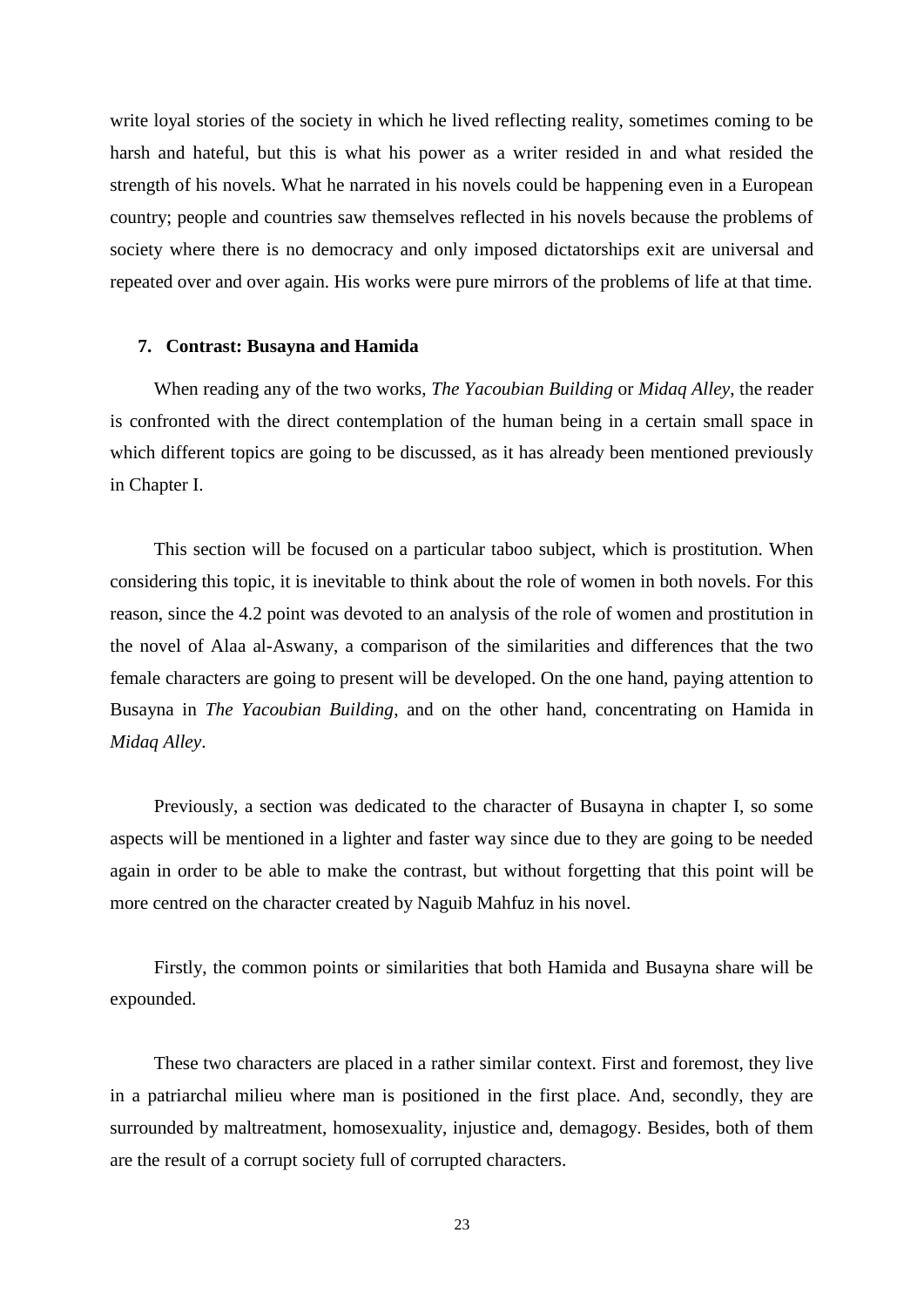It should be also noted that both in the film and in the novel, the characters are going to stand out by their physical beauty but not for this fact, they are not going to have defects. Mercedes del Amo (1997) argues:

Hamida es una muchacha muy bella a la que acompañan también multitud de defectos, tanto físicos como de carácter. Si a su cara y a su cabello, a su talle y a su estatura no hay nada que objetar, en cambio sus manos y su voz son desagradables. Su personalidad es lo menos salvable […]. Además es ambiciosa, dominante, ignorante, envidiosa, y siente una salvaje aversión por los niños y por las otras mujeres del barrio (p. 20).

Translation into English: Hamida is a very beautiful young girl who is accompanied by many defects, both in terms of physical appearance and in terms of character. There is nothing to object to her face, her hair and her height; however, her hands and her voice are unpleasant. Her personality is the less wild […]. Besides, she is ambitious, controlling, ignorant and envious, and she feels a wild aversion towards children and other neighbourhood women.

Considering Busayna, Alaa al-Aswany describes her as someone extremely lovely and attractive, but it is true that maybe in *The Yacoubian Building* the image that he offers initially of Busayna is someone that moves more around a line of perfection, being absolutely pretty, cautious, very attentive and pure, and progressively is corrupted by the different situations that she has to overcome. It is the moment in which the reader or the spectator feels closer to this character. Whereas in the case of Naguib Mahfuz, he from the very beginning presents Hamida as someone incredibly beautiful but also full of defects. Anyway, thanks to the fact that both writers develop two different characters very human and blessed with truly defects, the audience can be able to perceive the realism and immerse himself or herself in the novel without any problem. Moreover, the reader or spectator is capable of feeling more connected with the characters that denote features typical of human beings than with characters merely fictitious and artificial. In this sense, both authors transmits us the sense of humanity with both women. Hence, from this aspect the great success of which both Egyptian authors enjoy can be noted.

Another common feature to highlight between both female characters is the fact that they have specific and particular objectives from the beginning. On the one hand, Busayna is conscious about her duty to support and help her family economically together with the idea of being a strong woman and finding an honest job that permits her to maintain her virginity and her principles. On the other hand, Hamida really knows what she does not want in her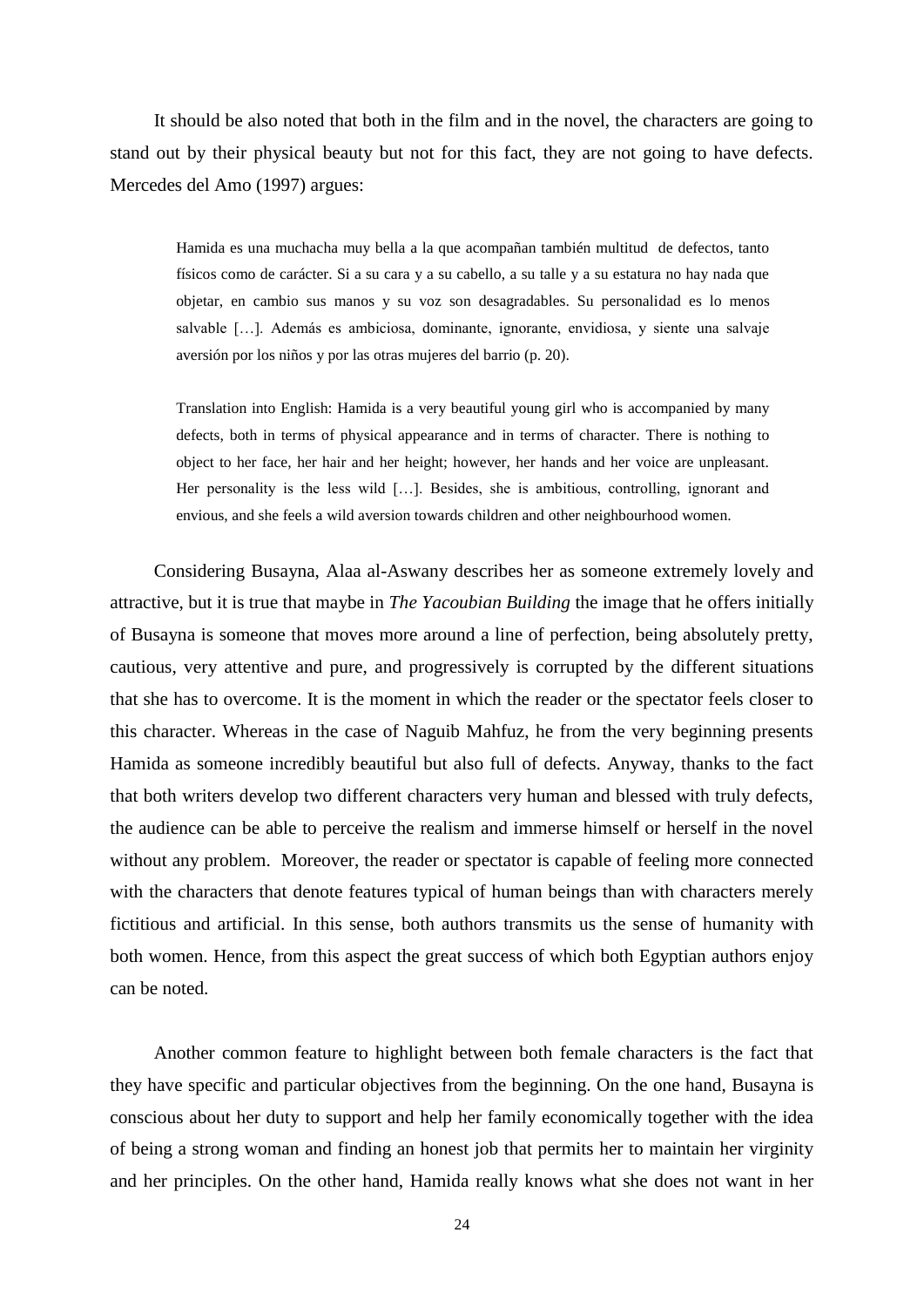life. She refuses to continue being poor and living in the same alley during all her life. Her dream is to have a good economic situation and to abandon the alley that she considers as her prison.

Additionally, both characters appear in the novel and in the film accompanied by young boys. In *The Yacoubian Building*, Busayna is girlfriend of Taha el Shazli in a very first moment, although later on, the relationship is broken. In *Midaq Alley*, Hamida is sought after by young boy called Abbas whom she does not pay much attention for his humble and scarce economic situation. However, another characteristic that they share in that both are represented as pure, they are virgin girls.

To begin with the differences, although both characters seems to be almost the same, if an analysis is made between Busayna and Hamida in a more thorough way, it can be reached the conclusion that both characters are quite opposed in some particular senses.

Busayna gives up to her cruel destiny without further delay after so much failure and different abuses at work. She accepts to destroy her principles and to get in a way of submission. Conversely, Hamida refuses to accept his fate. Although it is important to say that this character shows feebleness when she foresees that her future is the same as her present and because of this, she quickly accepts the courtship proposal of Abbas. Immediately she changes her attitude of feebleness for betrayal when she meets a wealthy man who begins to harass her and abandons Abbas. Taking this into account, Dan Sisken (1989) argues: "Hamida […] sees Abbas as her best hope out of a life of poverty and monotony in the alley. When, however, she is tempted by the proposal of a wealthy businessman, she quickly forgets her commitment to Abbas". With this quote is quite clear to see that unlike Busayna, Hamida has not got any principles and she is only guided by the material instinct. She even accepts the wedding proposal with a much older man due to the good economic position that this man enjoys.

Another further point that is relevant to comment on it is that while Busayna is unable to deceive Zaki Bey at the end of the story owing to it really is not in her nature as human being; Hamida never hesitates to make use of manipulation to achieve her goals whatever the cost. Naguib Mahfuz presents an unscrupulous character from the beginning of the novel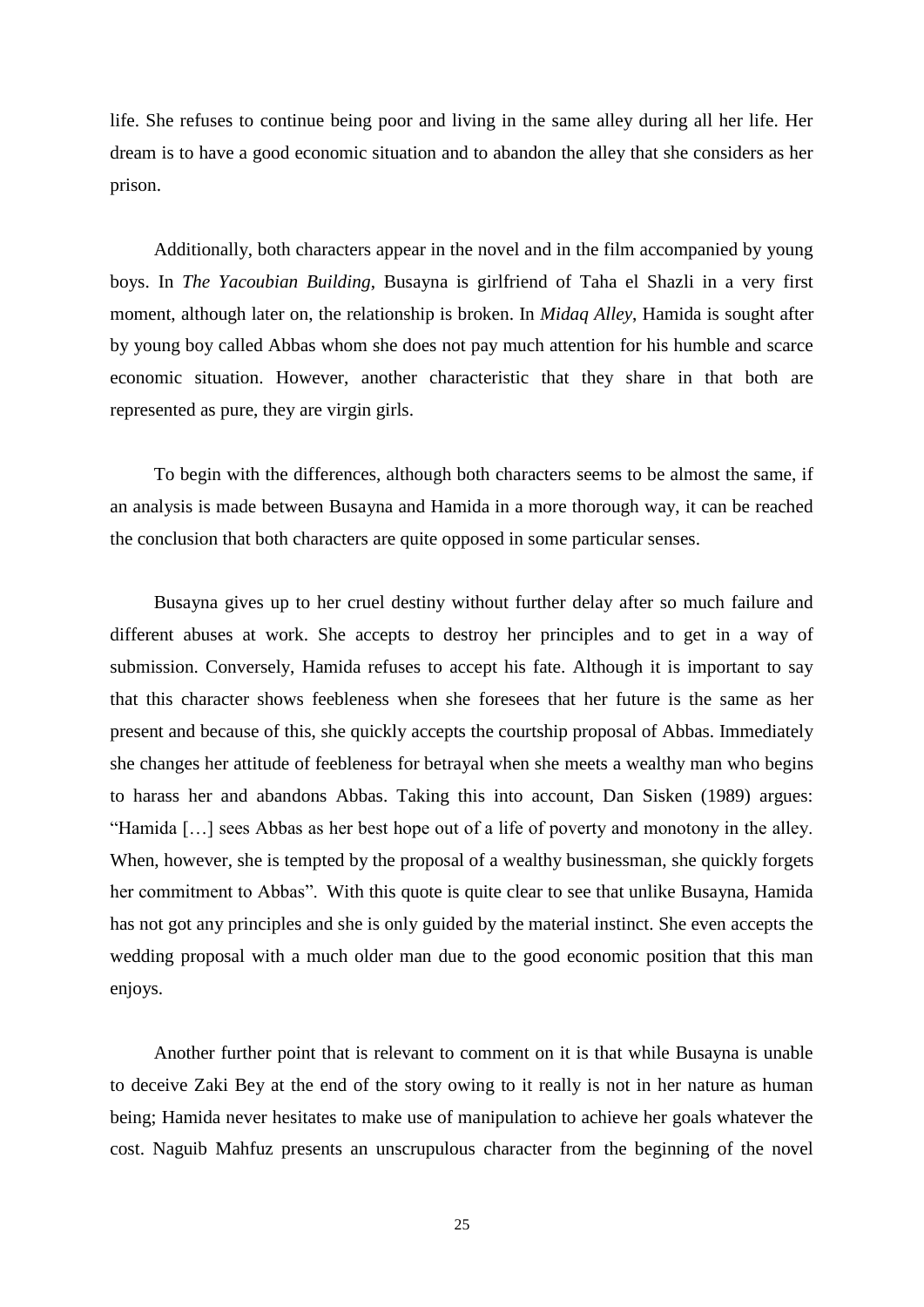while Busayna is a character that Alaa al-Aswany is modelling through the novel with different characteristics.

Attending to the personality of these two women, Busayna is depicted as a strong and courageous woman, unable to surrender to the adversities, although finally the corrupt Egyptian society ends up consuming this character. Nevertheless, Hamida moves by envy. She is constantly pays attention to her friends, their clothes, the places in which they live and she only feels envy and desire to get the same or more than her friends. This is the main aspect that will lead Hamida to her own self-destruction.

As the last difference between both young girls, Busayna is a rather independent woman who does not turn to anyone to try to get out of trouble or poverty. What is more, she does not wait for a man that saves her. It is true that her life takes another different direction suddenly when she and Zaki Bey fall in love each other. The important aspect is that Busayna had to accept a less explicit kind of prostitution in order to survive since it was her only option after having tried to fight against the injustices of her surrounded society. On the contrary, Hamida is a dependent woman. She is not really able neither to try to fix her life nor her problems and she is constantly blaming the alley in which she lives and her neighbours for not having rich men to maintain her and please her caprices. It is in this moment when she decides to prostitute herself explicitly in a club. Why? ¿Did she really have no choice or she succumbed to material pleasure? Busayna really had not got choice, but in the case of Hamida, she did that due to his material thirst. Hamida did not love Abbas or the man who led her into prostitution, she simply was eager to achieve someone who could keep her and could satisfy her futile desires. She could have chosen to stay with Abbas even though she did not love him, but at least, she could have maintained both her dignity and her virginity. However, this would have been a happy ending and it should not be forgotten that Naguib Mahfuz offers us a very corrupt society where no one is going to escape from its consequences.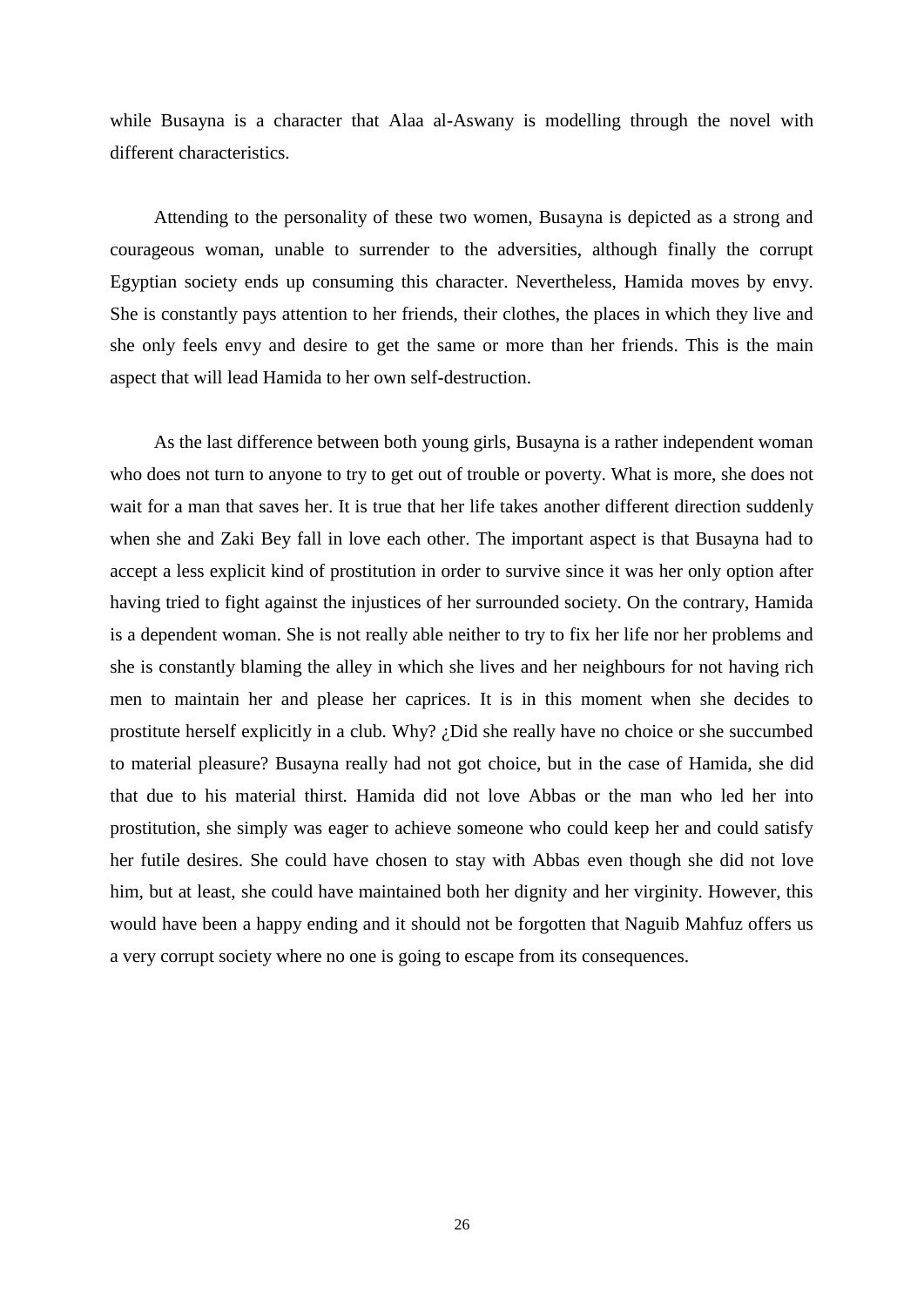#### **8. Conclusion**

Once this paper about Arab literature and cinema, one thing is obvious, *The Yacoubian Building* does not go unnoticed. It is a work that leaves its mark on the reader, especially the Egyptian reader since with the publication of this novel and its corresponding adaptation Alaa al-Aswany gave voice to this society. It contributed enormously to reflect in a single novel the great problems and injustices that threaten the Egyptian society, uncovering without decorum its most hidden reality. In addition, Ingrid Wassman (2008) affirms the fact that the novel was specially written for the Egyptians more than for the foreigners since the work will help them to realize that their society was not as good as they thought. Indeed, Osman (2016) mentions: "What was certain about The Yacoubian Building when it was published over a decade ago, and remains true today, is that it forces us, as Egyptians, to think about ourselves and what we have done (and continue to do) to our society ".

Moreover, the fact that a large number of people, especially young people, feel really reflected in the work in some way cannot be denied. This is referred due to they are the ones who really suffer the consequences of a broken, decadent and corrupt society where the absence of democracy is more than remarkable. In *The Yacoubian Building*, the youngest protagonists will represent the anxiety, agony and oppression of living in a dark and unfavourable world.

In addition to this, throughout this paper, it has been tried to demonstrate the great literary capacity that this author possesses. As Parini (2008) pointed out: "Alaa Al-Aswany is among the best writers in the Middle East today, a suitable for the mantle worn by Naguib Mahfouz, his great predecessor, whose influence is felt on every page. Yet Al Aswany has his own magic". Alaa al-Aswany will be able to talk about the hidden, to show what nobody speaks in an open manner and without fear of the constant criticisms and censorship. He does not hesitate nor to use controversial topics to revive his novel, neither to mix the edges of realism with those of fiction to take the reader once more to a world as imaginary as it is real at the same time.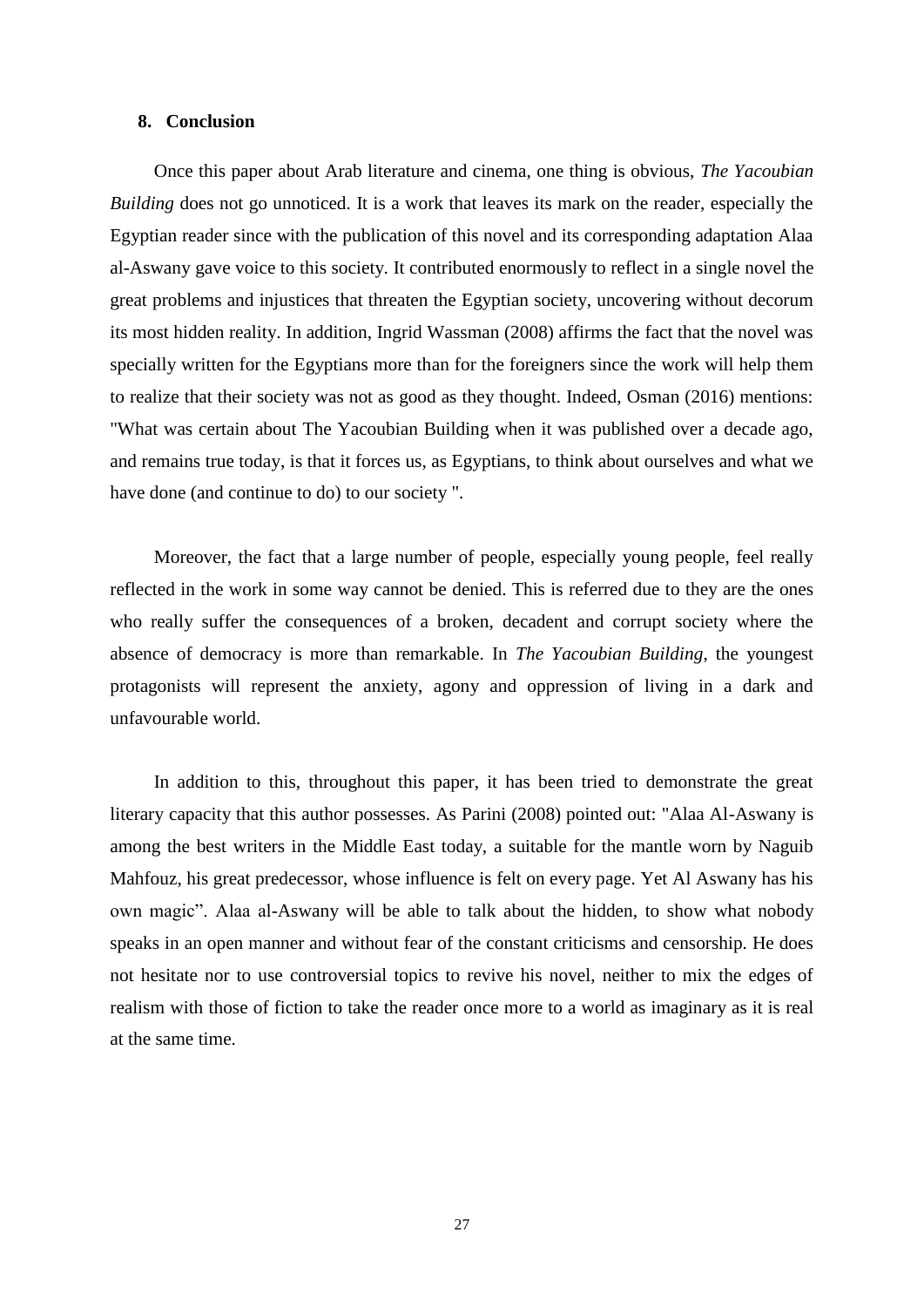#### **9. References**

- Adil, A. (2011, October 23). The Yacoubian Building, by Alaa Al Aswany, trans Humphrey Davies. Retrieved from https://www.independent.co.uk/artsentertainment/books/reviews/the-yacoubian-building-by-alaa-al-aswany-transhumphrey-davies-436484.html
- Antón, J. (2007, May 01). Reportaje | El Cairo más literario y despiadado. Retrieved from https://elpais.com/diario/2007/05/02/cultura/1178056804\_850215.html
- Asfour, N. (2007). The Yacoubian Building. *Words without Borders: The Online Magazine for International Literature*. Retrieved from https://www.wordswithoutborders.org/book-review/the-yacoubian-building
- Bania, A. A. (2019, May 23). Alaa al-Aswany. Retrieved from https://www.britannica.com/biography/Alaa-al-Aswany
- Efe. (2006, August 30). Fallece el premio Nobel de Literatura egipcio Naguib Mahfuz. *El*  País. **País Retrieved** from https://elpais.com/cultura/2006/08/30/actualidad/1156888801\_850215.html
- Hickling, A. (2015, December 26). The Automobile Club of Egypt by Alaa al-Aswany review, a country on the brink of violent change. *The Guardian*. Retrieved from https://www.theguardian.com/books/2015/dec/26/the-automobile-club-of-egypt-alaaal-aswany-review
- Introducción al cine egipcio. (2018, February 13). Retrieved from https://www.festivalcannes.com/es/infos-communiques/info/articles/introduccion-al-cine-egipcio
- Larrán, J. C. (2019, March 21). El escritor egipcio Alaa Al-Aswany censurado en el mundo árabe. Retrieved from https://periodistas-es.com/el-escritor-egipcio-alaa-al-aswanycensurado-en-el-mundo-arabe-117504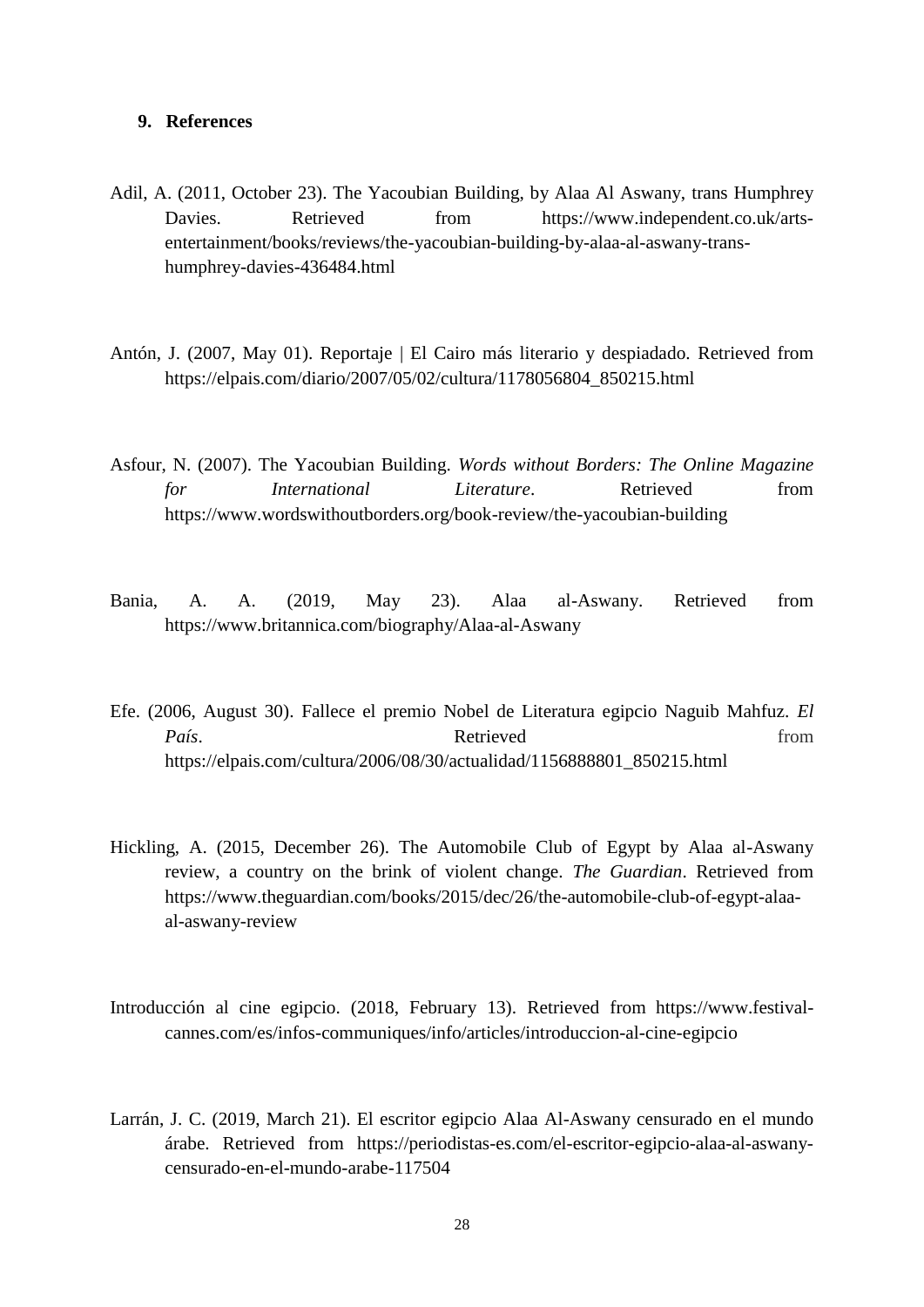- Lewis, D. (2013). Politics, freedoms and spirituality in Alaa Al Aswany's Yacoubian Building. *Journal for Islamic Studies*, *33*(1), 101-126.
- MacFadden. R. D. Naguib Mahfouz, Chronicler of Arab Life, Dies at 94 *The New York*  **Times.** Retrieved from https://www.nytimes.com/2006/08/30/books/31mahfouzcnd.html
- Mansour, D. (2012). Egyptian film censorship: safeguarding society, upholding taboos.
- Mishra, P. (2008, April 27). Where Alaa Al Aswany Is Writing From. Retrieved from https://www.nytimes.com/2008/04/27/magazine/27aswany-t.html
- Osman, T. (2016, March 08). Rereading the Yacoubian Building. Retrieved from https://www.thecairoreview.com/tahrir-forum/rereading-the-yacoubian-building-adecade-later/
- Parini, J. (2008, October 4). Between Two Worlds. *The Guardian*. Retrieved from https://www.theguardian.com/books/2008/oct/04/fiction.alaaalaswany

Pastiche. Retrieved from https://www.merriam-webster.com/dictionary/pastiche

Plutofilm. (1970, January 01). Unique Characteristics Narrative and Stylistic of New Hollywood Cinema. Retrieved from http://plutofilm.blogspot.com/2012/03/characteristics-of-new-hollywood-cinema.html

Shafik, V. (2007). *Arab cinema: History and cultural identity*. American Univ in Cairo Press.

Wassmann, I. (2008). Censorship and social realism at the Cairo Book Fair. *Arab Media and Society*, *5*, 1-6.